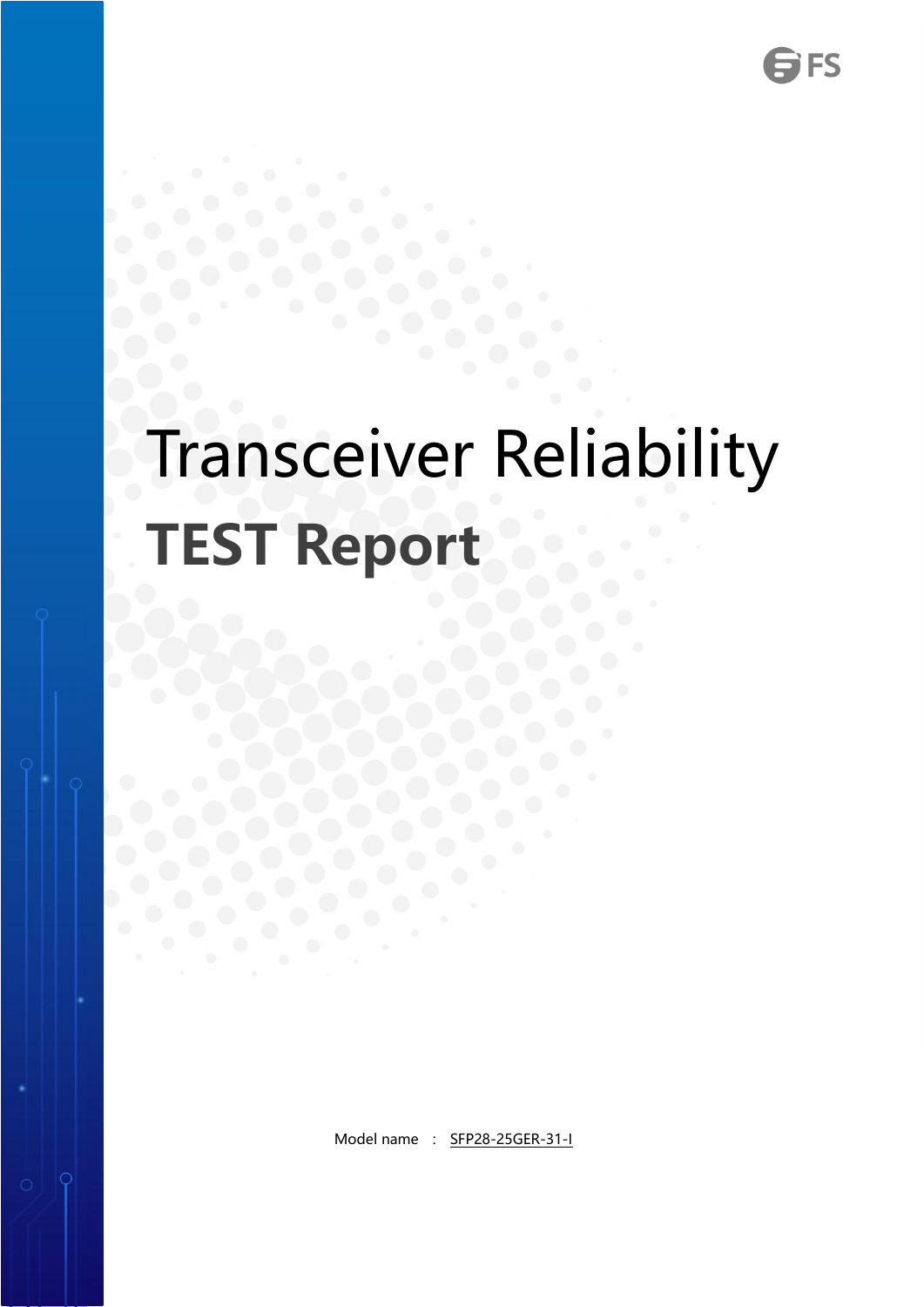# **SFS**

#### **Table of Contents**

| 1. Introduction <b>Constitution</b> and a proportional construction of the construction of the construction of the construction of the construction of the construction of the construction of the construction of the construction  |    |
|--------------------------------------------------------------------------------------------------------------------------------------------------------------------------------------------------------------------------------------|----|
| 2. Purpose <b>contract a construction of the construction of the construction of the construction of the construction of the construction of the construction of the construction of the construction of the construction of the</b> |    |
| 3. Sample Description <b>contract and the Contract of Contract and Contract and Contract and Contract and Contract and Contract and Contract and Contract and Contract and Contract and Contract and Contract and Contract and C</b> |    |
|                                                                                                                                                                                                                                      |    |
|                                                                                                                                                                                                                                      |    |
| 4.2 Sample Grouping and Test Sequence <b>Commission Commission Commission</b> 2                                                                                                                                                      |    |
| 4.3 Failure Criterion <b>Constitution</b> 3                                                                                                                                                                                          |    |
|                                                                                                                                                                                                                                      |    |
|                                                                                                                                                                                                                                      |    |
| 5.1 O/E Characteristic contraction and a support of the contract of the contract of the characteristic contract and                                                                                                                  |    |
|                                                                                                                                                                                                                                      |    |
|                                                                                                                                                                                                                                      |    |
|                                                                                                                                                                                                                                      |    |
| 5.5 Mechanical Shock /Vibration manufacture and content to the content of the content of the content of the content of the content of the content of the content of the content of the content of the content of the content o       |    |
|                                                                                                                                                                                                                                      |    |
|                                                                                                                                                                                                                                      |    |
|                                                                                                                                                                                                                                      |    |
|                                                                                                                                                                                                                                      |    |
| 5.10 Visual Inspection manufacture and Visual Inspection manufacture                                                                                                                                                                 | 19 |
|                                                                                                                                                                                                                                      |    |
| 5.12 Powered Damp Heat Test <b>contract contract of the Contract Contract Contract Contract Contract Contract Contract Contract Contract Contract Contract Contract Contract Contract Contract Contract Contract Contract Contra</b> |    |
| 5.13 Accelerating Aging <b>Constitution and Construction Construction</b> and Construction and Construction and Const                                                                                                                |    |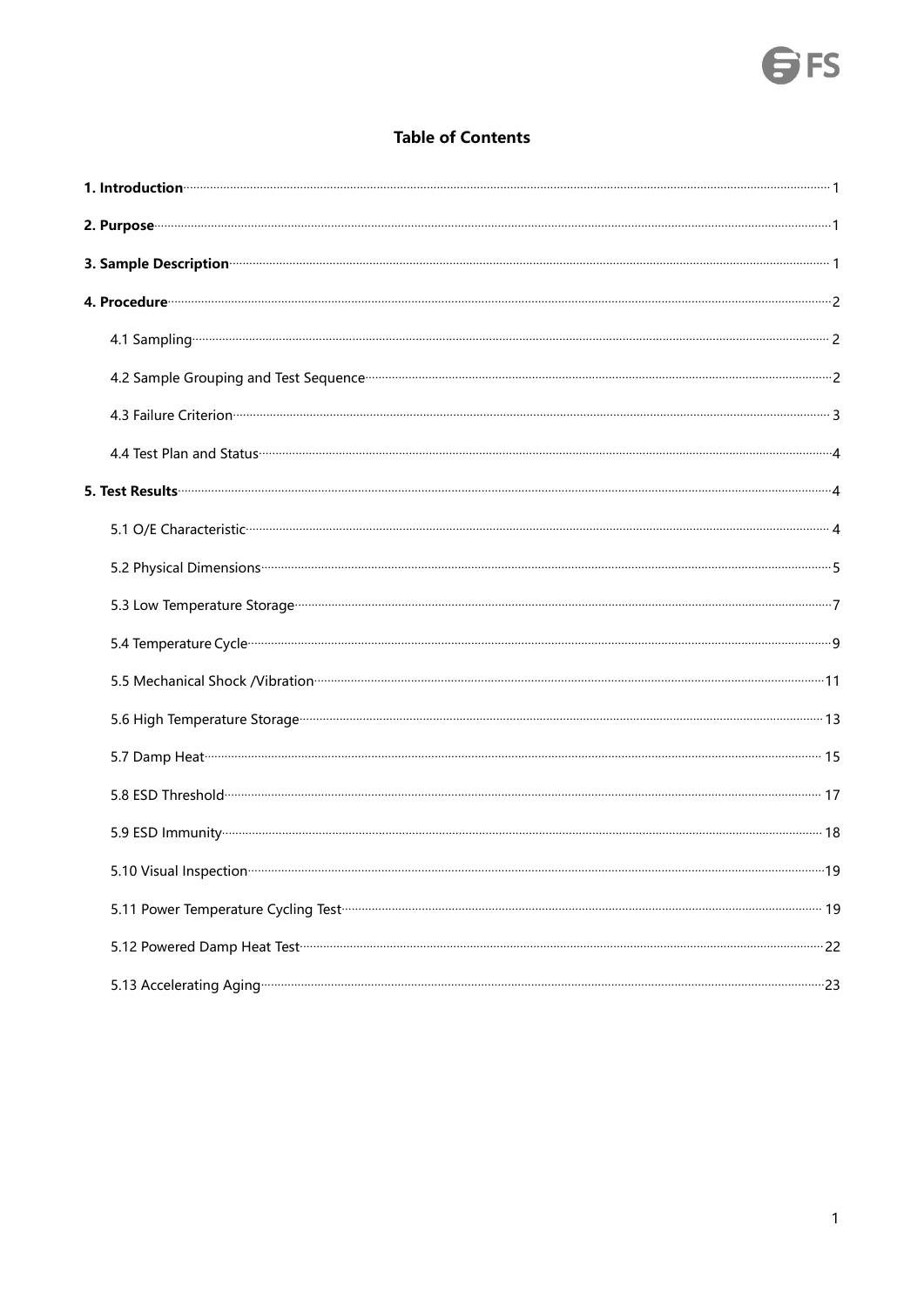# <span id="page-2-0"></span>**1. Introduction**

This report presents the reliability test results for 1300nm EML DFB laser based 25 Gb/s SFP28 , EML TOSA w/TEC and APD ROSA transceiver.

### <span id="page-2-1"></span>**2. Purpose**

The purpose of the test is to determine whether the O/E characteristics, mechanical integrity and endurance of 25 Gb/s SFP28 ER 30/40km transceiver module meet the requirement of reliability.

# <span id="page-2-2"></span>**3. Sample Description**

The sample transmits and receives optical data up to 30/40km over single mode fiber. The module's specification should fit the data in Table 1.

Table 1: Specification

|                                                          |                      | <b>Specification</b> |                          |            |              |
|----------------------------------------------------------|----------------------|----------------------|--------------------------|------------|--------------|
| <b>Parameter</b>                                         | <b>Symbol</b>        | Min.                 | Typ.                     | <b>Max</b> | <b>Unit</b>  |
| <b>Operating Voltage</b>                                 | $V_{CC}$             | 3.135                | 3.3                      | 3.465      | $\vee$       |
| Center Wavelength Range                                  | $\lambda_{\text{C}}$ | 1295                 |                          | 1310       | nm           |
| Launch Optical Power                                     | $P_{O}$              | $-1$                 |                          | $+5$       | dBm          |
| <b>Extinction Ratio</b>                                  | EX                   | 4.0                  |                          |            | dB           |
| Receiver OMA<br>Sensitivity(@25.78Gb/s)<br>$(BER = 5-5)$ | S                    |                      |                          | $-19$      | dBm          |
| <b>Operating Temperature Range</b>                       | $T_C$                | -40                  | $\overline{\phantom{a}}$ | $+85$      | $^{\circ}$ C |
| Storage Temperature Range                                | $T_S$                | $-40$                | $\overline{\phantom{a}}$ | $+85$      | $^{\circ}$ C |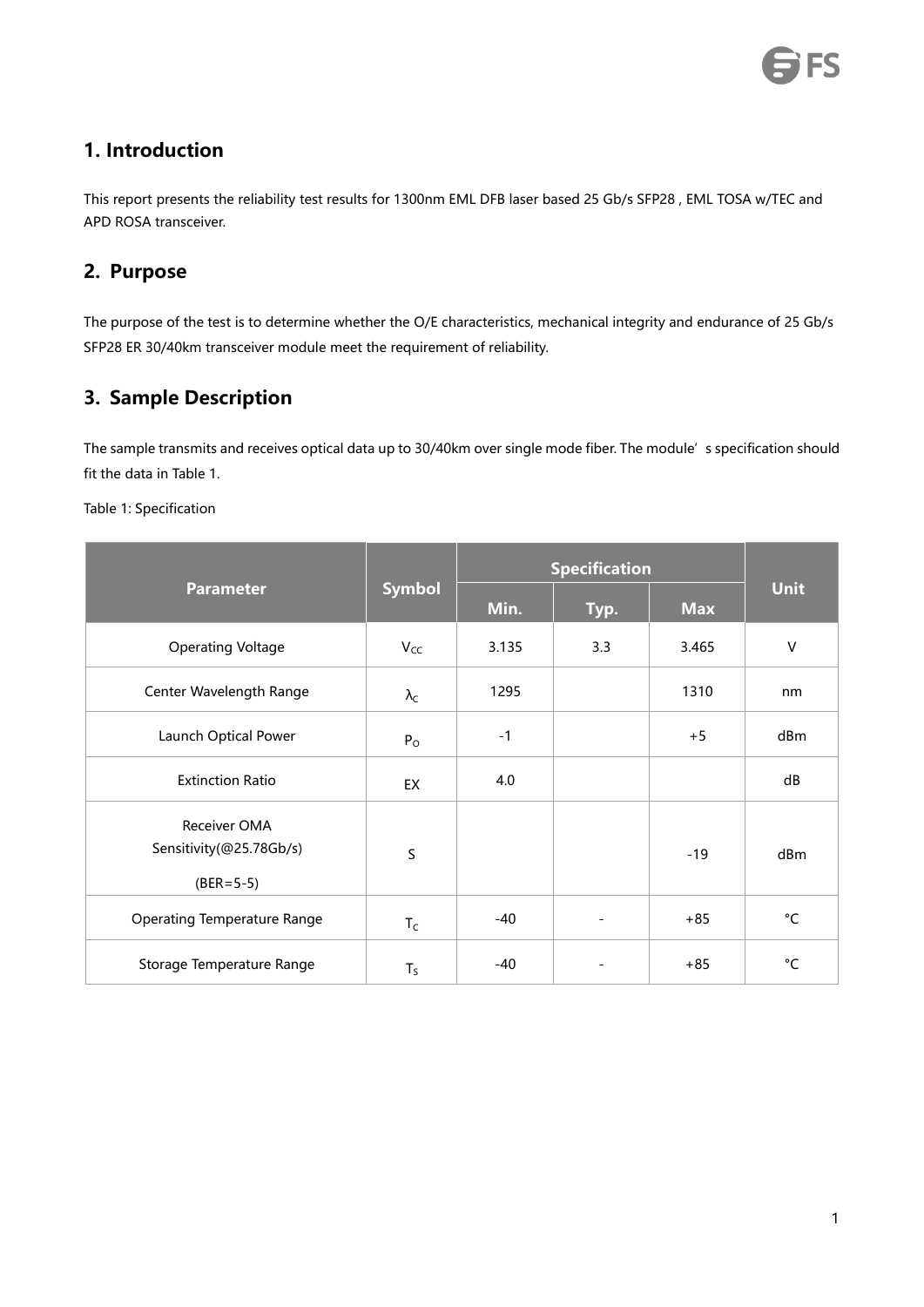# <span id="page-3-0"></span>**4. Procedure**

#### <span id="page-3-1"></span>**4.1 Sampling**

All the samples are selected randomly from storeroom.

#### <span id="page-3-2"></span>**4.2 Sample Grouping and Test Sequence**

Table 2: Sample Grouping and Test Sequence

|                      |         | <b>O/E Characteristics</b>  |
|----------------------|---------|-----------------------------|
|                      |         | <b>Physical Dimensions</b>  |
|                      |         | Low-temperature Storage     |
|                      |         | Mechanical Shock/Vibration  |
|                      |         | Temperature Cycle           |
|                      | Group 1 | Damp Heat                   |
| <b>Test Sequence</b> |         | High-Temperature Storage    |
|                      |         | <b>ESD Threshold</b>        |
|                      |         | <b>ESD Immunity</b>         |
|                      |         | Visual Inspection           |
|                      |         | Temperature Cycle (Powered) |
|                      | Group 2 | Damp Heat                   |
|                      |         | <b>Accelerating Aging</b>   |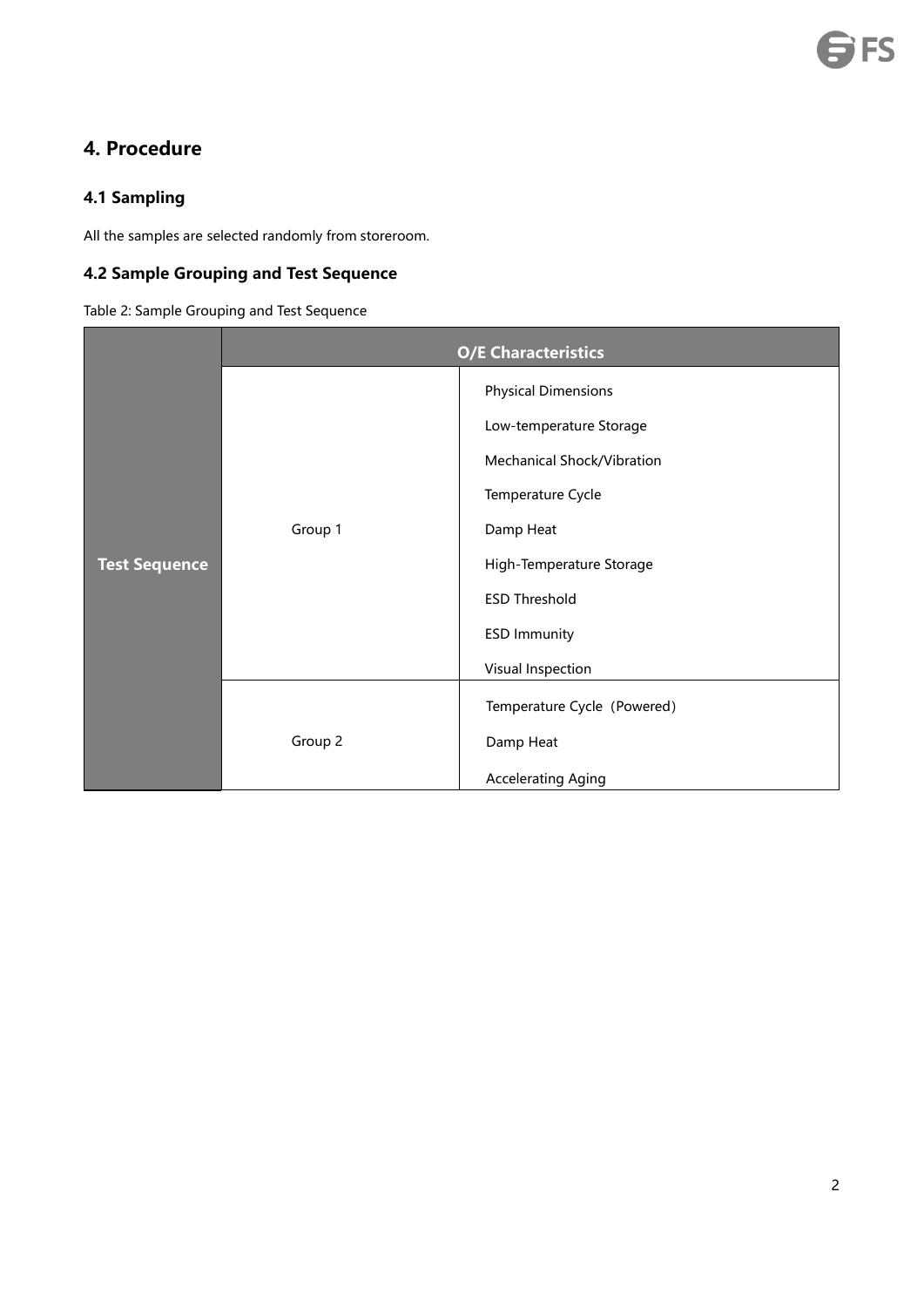#### <span id="page-4-0"></span>**4.3 Failure Criterion**

Table 3: Failure Criterion

| <b>Heading</b>                 | <b>Test Program</b>                                                    | <b>Failure Criteria</b>                                   |  |  |  |
|--------------------------------|------------------------------------------------------------------------|-----------------------------------------------------------|--|--|--|
| <b>Functional Verification</b> | O/E Characteristics<br>Visual Inspection<br><b>Physical Dimensions</b> | Any key parameter is out of the<br>specification Table 1. |  |  |  |
| <b>Mechanical Endurance</b>    | Mechanical Shock/Vibration                                             |                                                           |  |  |  |
|                                | Temperature Cycle                                                      |                                                           |  |  |  |
|                                | Damp Heat                                                              |                                                           |  |  |  |
|                                | Damp Heat(Power)                                                       | Any key parameter is out of the<br>1.                     |  |  |  |
| <b>Environmental Endurance</b> | Low-Temperature Storage                                                | specification Table 1.                                    |  |  |  |
|                                | High-Temperature Storage                                               | $ \Delta S $ > 1.0dB<br>2.                                |  |  |  |
|                                | <b>Accelerating Aging</b>                                              | $ \Delta P $ > 1.0dB<br>3.                                |  |  |  |
|                                | <b>ESD Immunity</b>                                                    |                                                           |  |  |  |
| <b>Special Tests</b>           | <b>ESD Threshold</b>                                                   |                                                           |  |  |  |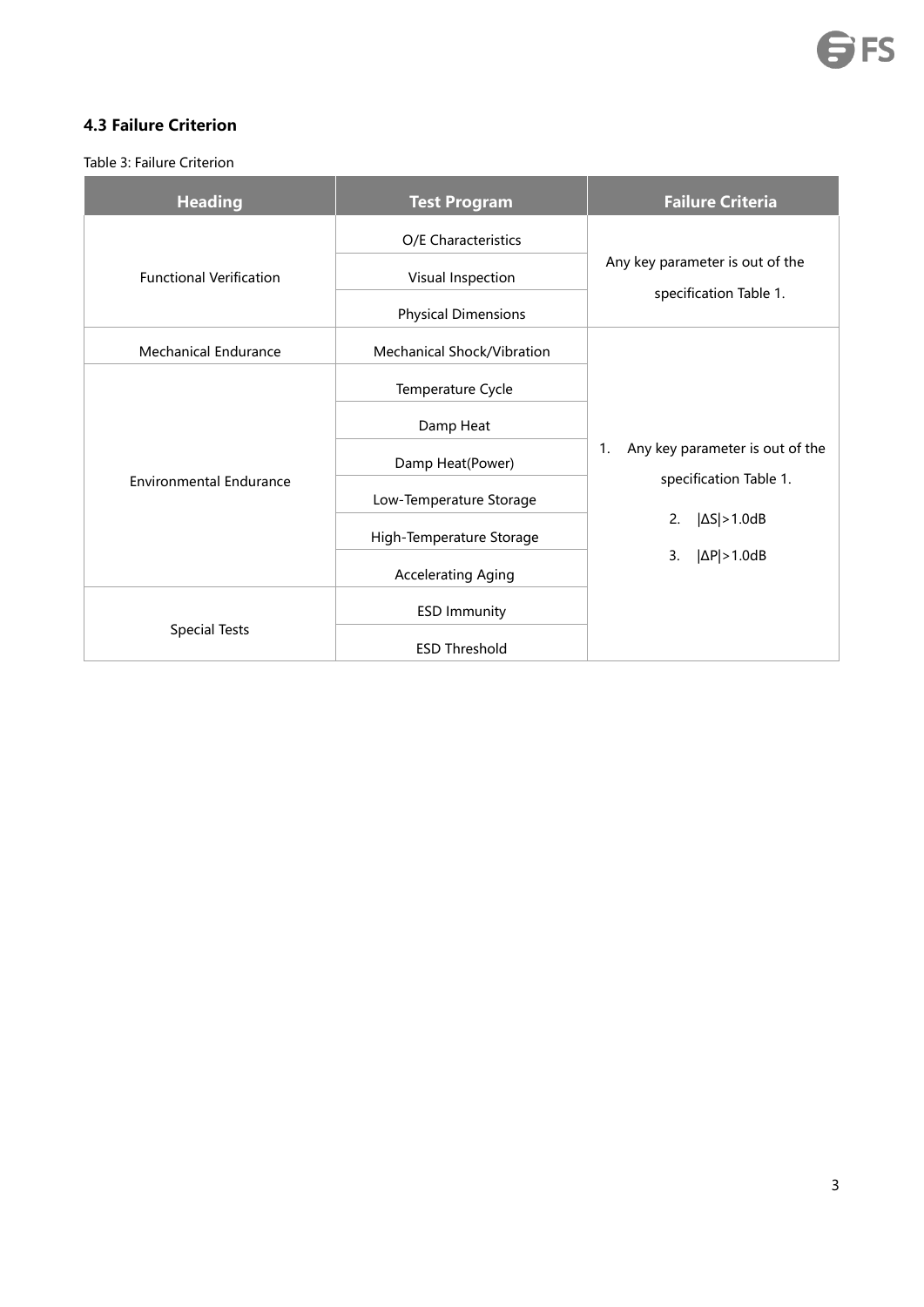#### <span id="page-5-0"></span>**4.4 Test Plan and Status**

Table 4: Test Plan and Status

| <b>Test</b>                    | <b>Reference</b>   | <b>Condition</b>                                                                                   | SS/C | <b>Status</b> |
|--------------------------------|--------------------|----------------------------------------------------------------------------------------------------|------|---------------|
| O/E Characteristics            | Specifications     | Specifications                                                                                     | 22/0 | Passed        |
| Mechanic Shock                 | MIL-STD-883        | 1500g, 0.5ms, 5times/axis                                                                          | 11/0 | Passed        |
| Vibration                      | MIL-STD-883        | 20g,20-2000Hz, 4minutes/cycle,<br>4cycles/axis                                                     | 11/0 | Passed        |
| <b>Accelerating Aging</b>      | GR-468-CORE        | 85°C, 3.3V, > 2000hrs                                                                              | 11/0 | 2064hrs       |
| Low-Temp Storage               | GR-468-CORE        | $-40^{\circ}$ C, 72hrs                                                                             | 11/0 | Passed        |
| High-Temperature Storage       | GR-468-CORE        | 85°C, 2000hrs                                                                                      | 11/0 | Passed        |
| Temperature Cycle              | GR-468-CORE        | -40°C to 85°C, 500 cycles                                                                          | 11/0 | Passed        |
| Damp Heat                      | MIL-STD-202        | 85°C,85%RH, 1000 hrs                                                                               | 11/0 | Passed        |
| Damp Heat Powered              | <b>GR-468-CORE</b> | 85°C,85%RH, 1000 hrs                                                                               | 11/0 | Passed        |
| Temperature Cycle<br>(Powered) |                    | -40°C to 85°C, 500 cycles                                                                          | 11/0 | Passed        |
| <b>ESD Immunity</b>            | IEC61000-4-2       | 4 Class, air discharge 15KV,<br>contact discharge 8KV                                              | 3/0  | Passed        |
| <b>ESD Threshold</b>           | MIL-STD-883        | HBM, least 500V, three positive<br>pulses, three negative pulses, test<br>to failure. (Signal Pin) | 6/0  | ±1000V        |
| <b>Physical Dimensions</b>     | MIL-STD-883        | Micrometers, calipers, gauges,<br>contour projectors                                               | 11/0 | Passed        |
| Visual Inspection              | MIL-STD-883,       | 1.5X to 10X(Devices)                                                                               | 11/0 | Passed        |

# <span id="page-5-1"></span>**5. Test Results**

#### <span id="page-5-2"></span>**5.1 O/E Characteristic**

Table 5: Optical/Electrical Characterization of Twenty-Two Modules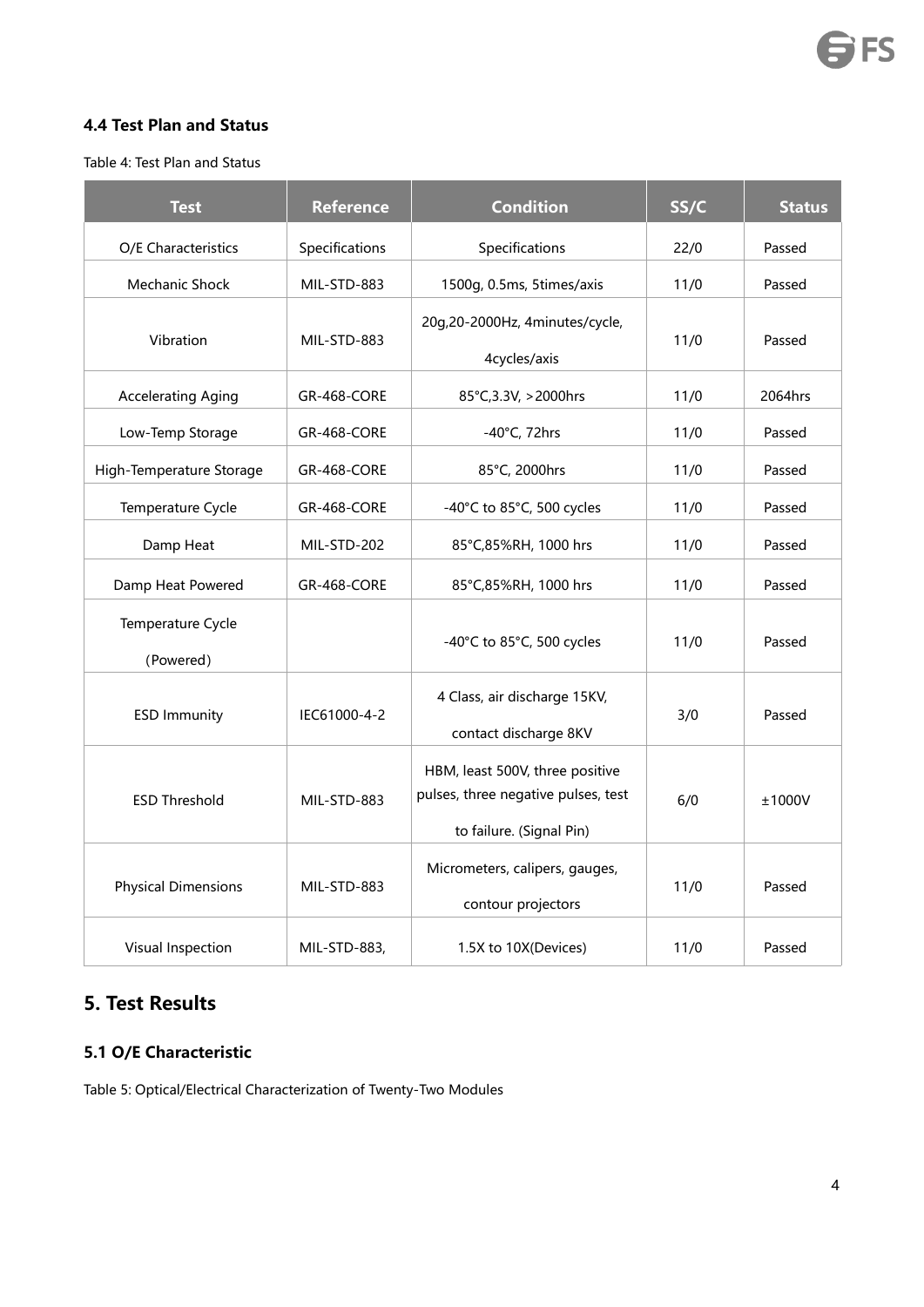| No.            | P <sub>o</sub><br>(dBm) | <b>Sensitivity</b><br>(dBm) | No. | P <sub>o</sub><br>(dBm) | <b>Sensitivity</b><br>(dBm) |
|----------------|-------------------------|-----------------------------|-----|-------------------------|-----------------------------|
| $\mathbf{1}$   | $0.6\,$                 | $-25$                       | 12  | $0.6\,$                 | $-25$                       |
| $\overline{2}$ | 1.6                     | $-24.6$                     | 13  | 1.4                     | $-24.2$                     |
| $\mathsf{3}$   | 1.8                     | $-24.4$                     | 14  | 0.7                     | $-23.2$                     |
| $\overline{4}$ | 1.2                     | $-25.6$                     | 15  | 0.7                     | $-25.5$                     |
| $\overline{5}$ | 0.8                     | $-22.8$                     | 16  | $0.5\,$                 | $-22.4$                     |
| $\sqrt{6}$     | 0.6                     | $-24.2$                     | 17  | 0.7                     | $-24.3$                     |
| $\overline{7}$ | 1.2                     | $-24.3$                     | 18  | 0.6                     | $-24.1$                     |
| $\,8\,$        | 1.1                     | $-23.5$                     | 19  | 1.8                     | $-24.7$                     |
| $\mathsf g$    | 1.1                     | $-25.6$                     | 20  | 0.7                     | $-25.9$                     |
| $10\,$         | 0.7                     | $-24.5$                     | 21  | 0.9                     | $-23.9$                     |
| 11             | 1.2                     | $-25$                       | 22  | $0.9\,$                 | $-25.5$                     |

# <span id="page-6-0"></span>**5.2 Physical Dimensions**



Figure 1: Package Outline(unit:mm)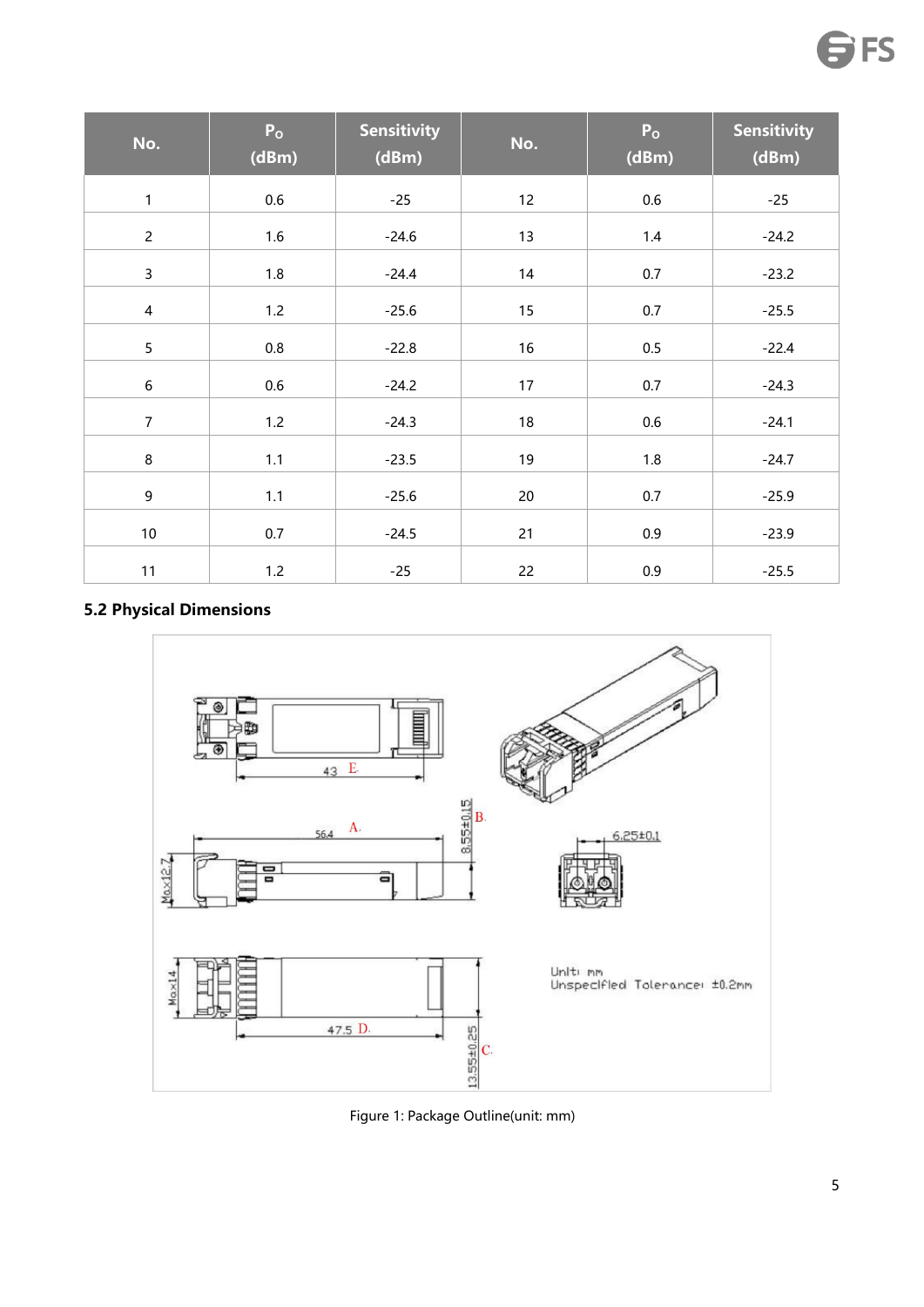#### Table 6: Data of Dimension Test(unit: mm)

|                                      | <b>Designator</b>         |                 |                   |                |              |  |  |  |  |
|--------------------------------------|---------------------------|-----------------|-------------------|----------------|--------------|--|--|--|--|
| <b>Projected</b><br><b>Dimension</b> | $\boldsymbol{\mathsf{A}}$ | $\, {\bf B} \,$ | $\mathsf C$       | $\mathbf D$    | E.           |  |  |  |  |
|                                      | $56.4 \pm 0.2$            | $8.55 \pm 0.15$ | $13.55 \pm 0.25$  | $47.5 \pm 0.2$ | $43 \pm 0.2$ |  |  |  |  |
| $\mathbf{1}$                         | 56.46                     | 8.52            | 13.58             | 47.48          | 43.08        |  |  |  |  |
| $\overline{c}$                       | 56.45                     | 8.58            | 13.59             | 47.45          | 43.09        |  |  |  |  |
| $\overline{3}$                       | 56.34                     | 8.59            | 13.52             | 47.47          | 42.88        |  |  |  |  |
| $\overline{\mathbf{4}}$              | 56.35                     | 8.53            | 13.53             | 47.48          | 42.91        |  |  |  |  |
| 5                                    | 56.33                     | 8.51            | 13.54             | 47.53          | 42.93        |  |  |  |  |
| $\boldsymbol{6}$                     | 56.36                     | 8.52            | 13.51             | 47.52          | 42.97        |  |  |  |  |
| $\overline{7}$                       | 56.35                     | 8.58            | 13.52             | 47.46          | 42.93        |  |  |  |  |
| $\bf 8$                              | 56.35                     | 8.50            | 13.50             | 47.50          | 43.03        |  |  |  |  |
| $\mathsf g$                          | 56.33                     | 8.59            | 13.53             | 47.44          | 43.04        |  |  |  |  |
| $10\,$                               | 56.37                     | 8.52            | 13.57             | 47.49          | 42.89        |  |  |  |  |
| 11                                   | 56.36                     | 8.59            | 13.59             | 47.52          | 42.94        |  |  |  |  |
|                                      |                           |                 | <b>Statistics</b> |                |              |  |  |  |  |
| AVE                                  | 56.36                     | 8.55            | 13.54             | 47.49          | 42.97        |  |  |  |  |
| SD                                   | 0.04                      | 0.04            | 0.03              | 0.03           | 0.07         |  |  |  |  |
| <b>MAX</b>                           | 56.46                     | 8.59            | 13.59             | 47.53          | 43.09        |  |  |  |  |
| <b>MIN</b>                           | 56.33                     | 8.50            | 13.50             | 47.44          | 42.88        |  |  |  |  |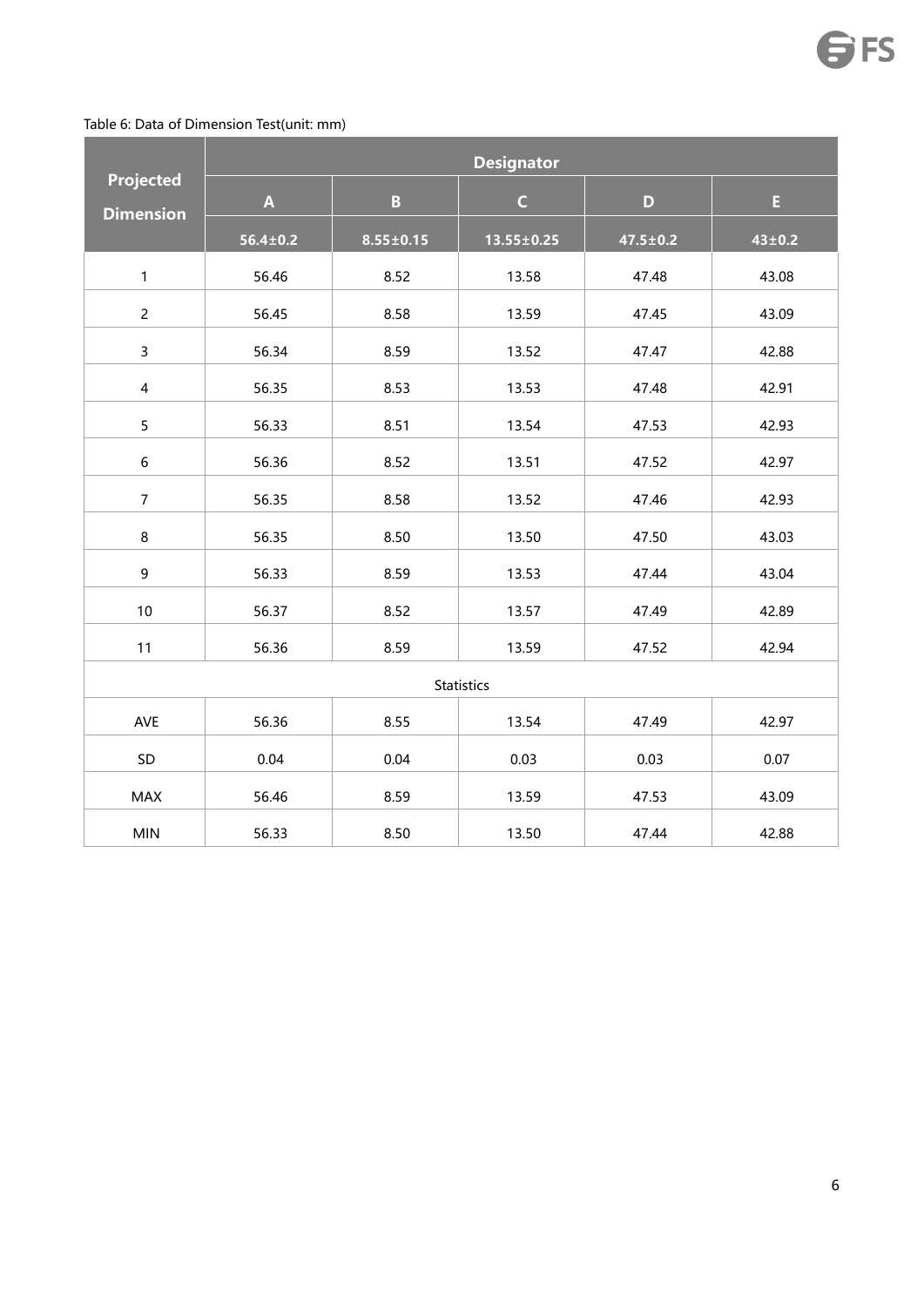#### <span id="page-8-0"></span>**5.3 Low Temperature Storage**



Figure 2: Optical Power Variation in Low Temperature Storage Test



Figure 3: Receiver Sensitivity Variation in Low Temperature Storage Test

Table 7: Data of Low Temperature Storage Test

T.

|                | <b>Before Test</b>      |                             |                         | <b>After Test</b>    | <b>Before and After</b><br><b>Test Variation</b> |                    |
|----------------|-------------------------|-----------------------------|-------------------------|----------------------|--------------------------------------------------|--------------------|
| No.            | P <sub>o</sub><br>(dBm) | <b>Sensitivity</b><br>(dBm) | P <sub>o</sub><br>(dBm) | Sensitivity<br>(dBm) | $\Delta P_{O}$<br>(dB)                           | $\Delta S$<br>(dB) |
| 1              | 0.6                     | $-25.0$                     | 0.5                     | $-25.2$              | $-0.1$                                           | $-0.2$             |
| $\overline{2}$ | 1.6                     | $-24.6$                     | 1.5                     | $-24.3$              | $-0.1$                                           | 0.3                |
| 3              | 1.8                     | $-24.4$                     | 1.7                     | $-24.2$              | $-0.1$                                           | 0.2                |
| 4              | 1.2                     | $-25.6$                     | 1.3                     | $-25.5$              | 0.1                                              | 0.1                |
| 5              | 0.8                     | $-22.8$                     | 0.7                     | $-23.0$              | $-0.1$                                           | $-0.2$             |
| 6              | 0.6                     | $-24.2$                     | 0.4                     | $-24.0$              | $-0.2$                                           | 0.2                |
| $\overline{7}$ | 1.2                     | $-24.3$                     | 1.1                     | $-24.1$              | $-0.1$                                           | 0.2                |
| 8              | 1.1                     | $-23.5$                     | 0.9                     | $-23.3$              | $-0.2$                                           | 0.2                |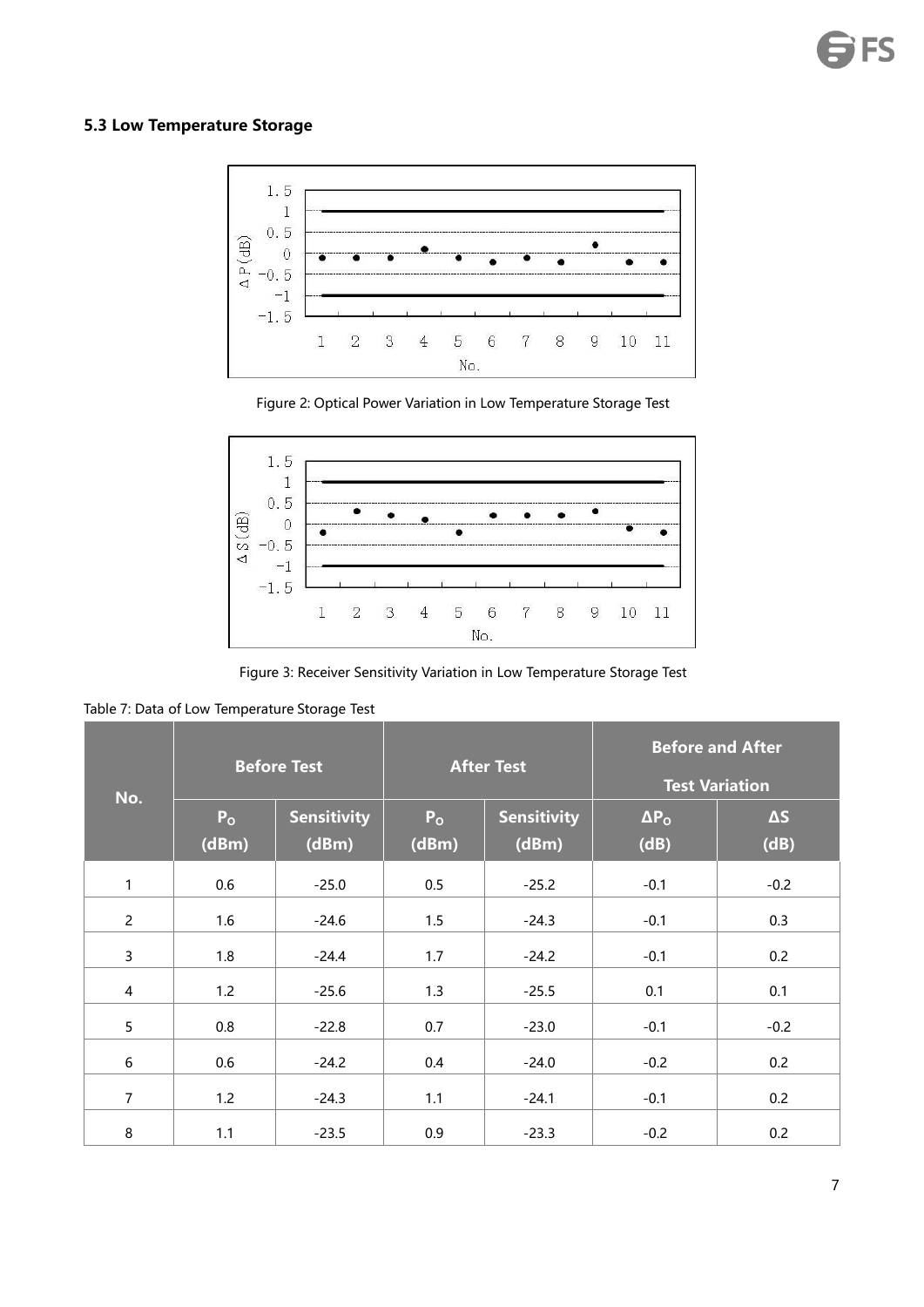| 9          | 1.1  | $-25.6$  | 1.3               | $-25.3$  | 0.2     | 0.3     |
|------------|------|----------|-------------------|----------|---------|---------|
|            |      |          |                   |          |         |         |
| 10         | 0.7  | $-24.5$  | 0.5               | $-24.6$  | $-0.2$  | $-0.1$  |
| 11         | 1.2  | $-25.0$  | 1.0               | $-25.2$  | $-0.2$  | $-0.2$  |
|            |      |          | <b>Statistics</b> |          |         |         |
|            |      |          |                   |          |         |         |
| AVE        | 1.08 | $-24.50$ | 0.99              | $-24.43$ | $-0.09$ | 0.07    |
| SD         | 0.37 | 0.80     | 0.41              | 0.79     | 0.12    | 0.20    |
| MAX        | 1.80 | $-22.80$ | 1.70              | $-23.00$ | 0.20    | 0.30    |
| <b>MIN</b> | 0.60 | $-25.60$ | 0.40              | $-25.50$ | $-0.20$ | $-0.20$ |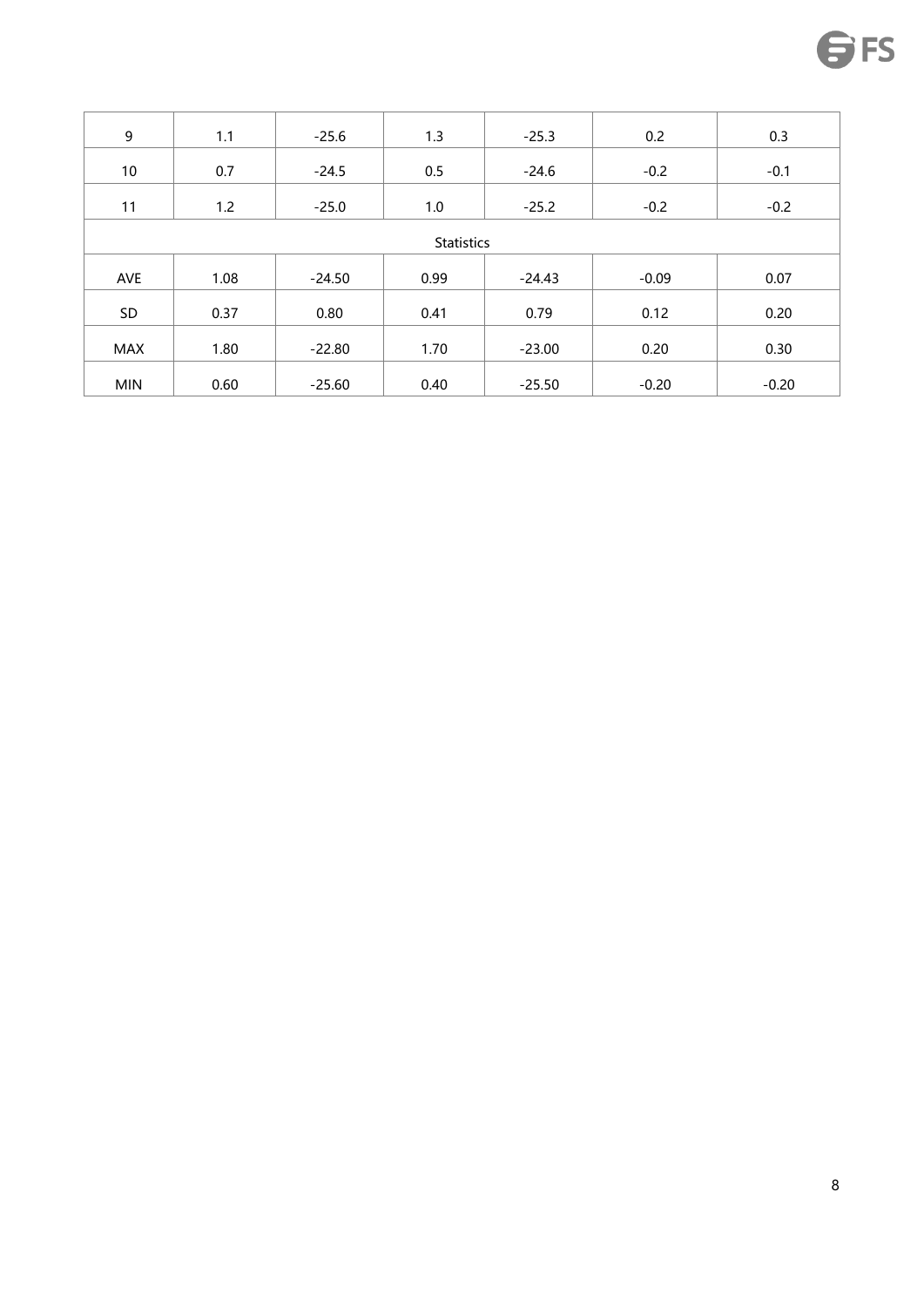#### <span id="page-10-0"></span>**5.4 Temperature Cycle**



Figure 4: Optical Power Variation in Temperature Cycle Test



Figure 5: Receive Sensitivity Variation in Temperature Cycle Test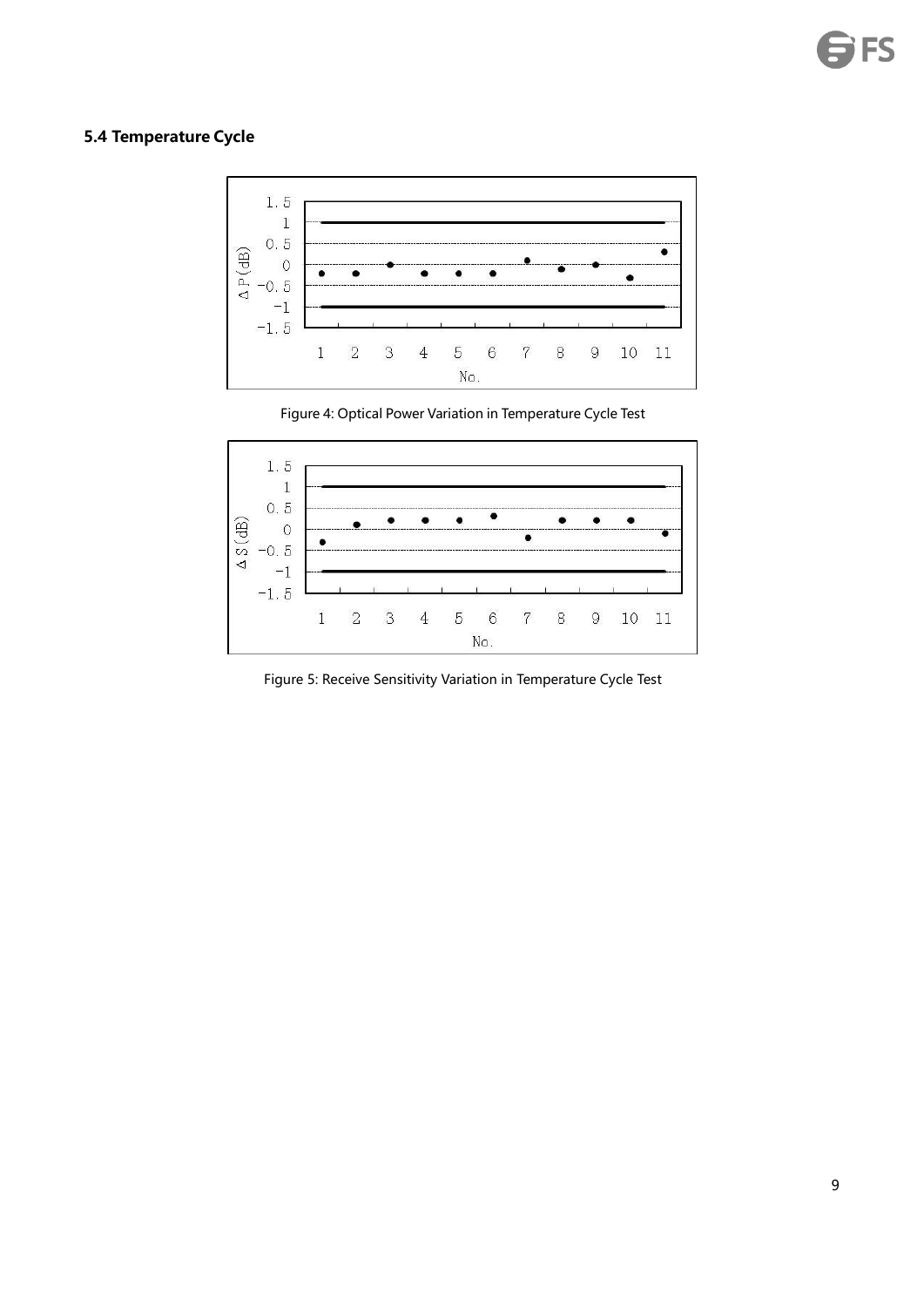#### Table 8: Data of Temperature Cycle Test

|                 |                | <b>Before Test</b> |                   | <b>After Test</b>  | <b>Before and After</b> |            |  |
|-----------------|----------------|--------------------|-------------------|--------------------|-------------------------|------------|--|
| No.             |                |                    |                   |                    | <b>Test Variation</b>   |            |  |
|                 | P <sub>o</sub> | <b>Sensitivity</b> | P <sub>o</sub>    | <b>Sensitivity</b> | $\Delta P_{O}$          | $\Delta S$ |  |
|                 | (dBm)          | (dBm)              | (dBm)             | (dBm)              | (dB)                    | (dB)       |  |
| $\mathbf{1}$    | 0.5            | $-25.2$            | 0.3               | $-25.5$            | $-0.2$                  | $-0.3$     |  |
| $\overline{c}$  | 1.5            | $-24.3$            | 1.3               | $-24.2$            | $-0.2$                  | 0.1        |  |
| $\overline{3}$  | 1.7            | $-24.2$            | 1.7               | $-24.0$            | 0.0                     | 0.2        |  |
| $\overline{4}$  | 1.3            | $-25.5$            | 1.1               | $-25.3$            | $-0.2$                  | 0.2        |  |
| 5               | 0.7            | $-23.0$            | 0.5               | $-22.8$            | $-0.2$                  | 0.2        |  |
| 6               | 0.4            | $-24.0$            | 0.2               | $-23.7$            | $-0.2$                  | 0.3        |  |
| $\overline{7}$  | 1.1            | $-24.1$            | 1.2               | $-24.3$            | 0.1                     | $-0.2$     |  |
| 8               | 0.9            | $-23.3$            | $0.8\,$           | $-23.1$            | $-0.1$                  | 0.2        |  |
| 9               | 1.3            | $-25.3$            | 1.3               | $-25.1$            | $0.0\,$                 | 0.2        |  |
| 10 <sup>°</sup> | 0.5            | $-24.6$            | 0.2               | $-24.4$            | $-0.3$                  | 0.2        |  |
| 11              | 1.0            | $-25.2$            | 1.3               | $-25.3$            | 0.3                     | $-0.1$     |  |
|                 |                |                    | <b>Statistics</b> |                    |                         |            |  |
| AVE             | 0.99           | $-24.43$           | 0.90              | $-24.34$           | $-0.09$                 | 0.09       |  |
| SD              | 0.41           | 0.79               | 0.50              | 0.86               | 0.17                    | 0.19       |  |
| MAX             | 1.70           | $-23.00$           | 1.70              | $-22.80$           | 0.30                    | 0.30       |  |
| <b>MIN</b>      | 0.40           | $-25.50$           | 0.20              | $-25.50$           | $-0.30$                 | $-0.30$    |  |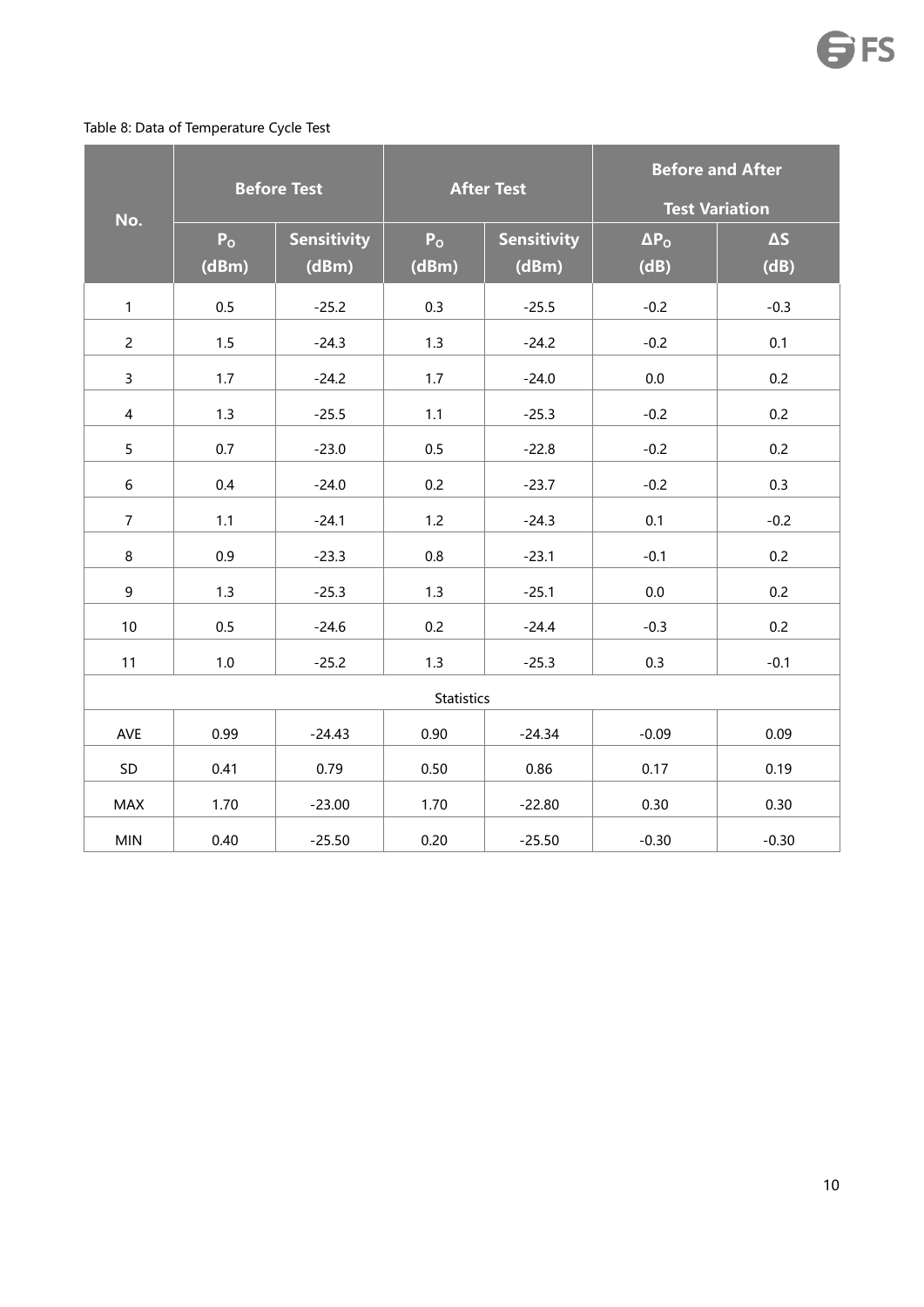# <span id="page-12-0"></span>**5.5 Mechanical Shock /Vibration**







Figure 7: Receiver Sensitivity Variation in Mechanical Shock /Vibration Test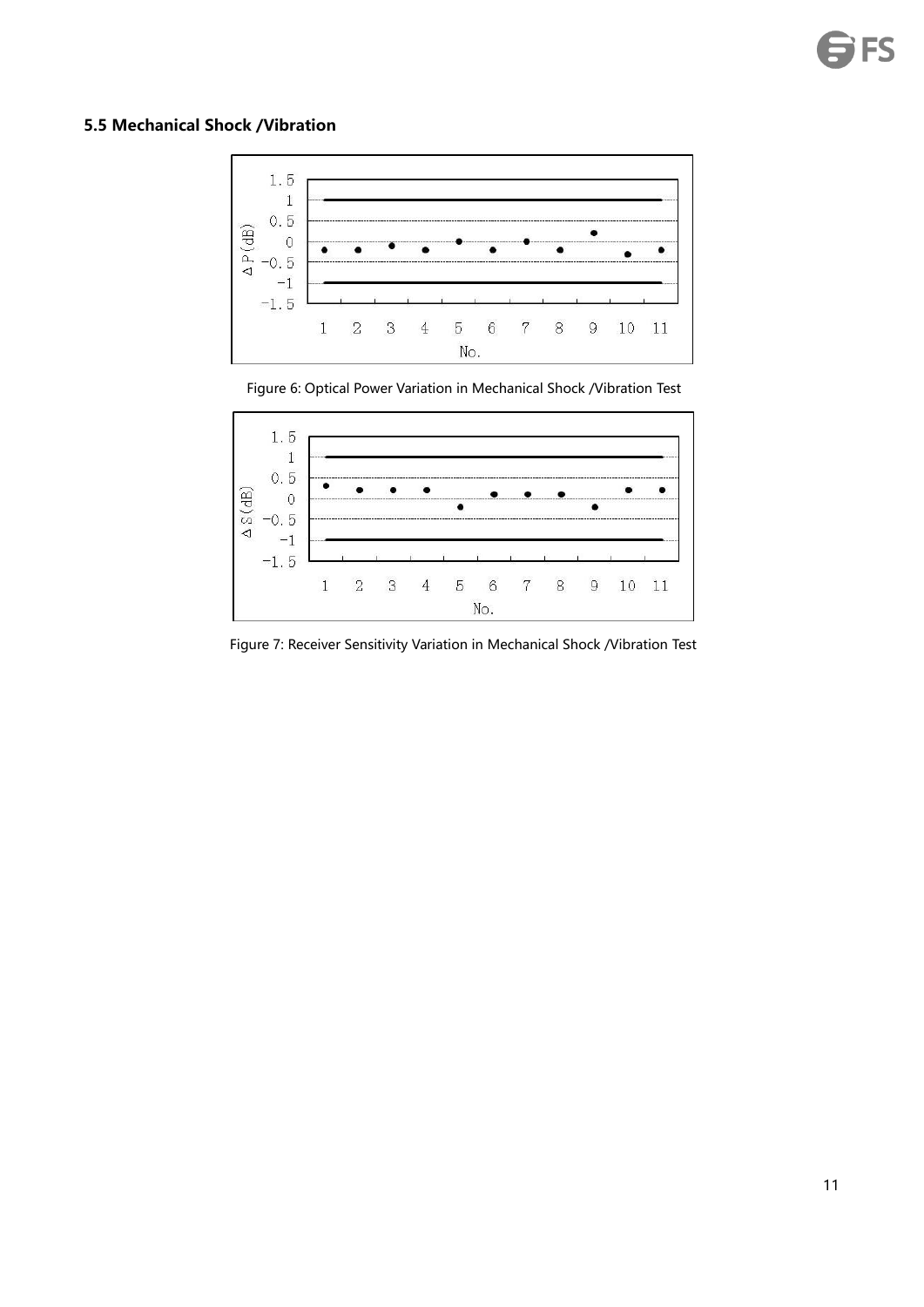| No.              | <b>Before Test</b> |                    | <b>After Test</b> |                    | <b>Before and After</b><br><b>Test Variation</b> |            |
|------------------|--------------------|--------------------|-------------------|--------------------|--------------------------------------------------|------------|
|                  | P <sub>o</sub>     | <b>Sensitivity</b> | P <sub>o</sub>    | <b>Sensitivity</b> | $\Delta P_{O}$                                   | $\Delta S$ |
|                  | (dBm)              | (dBm)              | (dBm)             | (dBm)              | (dB)                                             | (dB)       |
| $\mathbf{1}$     | 0.3                | $-25.5$            | 0.1               | $-25.2$            | $-0.2$                                           | 0.3        |
| $\overline{2}$   | 1.3                | $-24.2$            | 1.1               | $-24.0$            | $-0.2$                                           | 0.2        |
| $\mathbf{3}$     | 1.7                | $-24.0$            | 1.6               | $-23.8$            | $-0.1$                                           | 0.2        |
| $\overline{4}$   | $1.1$              | $-25.3$            | 0.9               | $-25.1$            | $-0.2$                                           | 0.2        |
| 5                | 0.5                | $-22.8$            | 0.5               | $-23.0$            | $0.0\,$                                          | $-0.2$     |
| $\boldsymbol{6}$ | 0.2                | $-23.7$            | 0.0               | $-23.6$            | $-0.2$                                           | 0.1        |
| $\overline{7}$   | 1.2                | $-24.3$            | 1.2               | $-24.2$            | $0.0\,$                                          | 0.1        |
| 8                | 0.8                | $-23.1$            | 0.6               | $-23.0$            | $-0.2$                                           | 0.1        |
| 9                | 1.3                | $-25.1$            | 1.5               | $-25.3$            | 0.2                                              | $-0.2$     |
| 10               | 0.2                | $-24.4$            | $-0.1$            | $-24.2$            | $-0.3$                                           | 0.2        |
| 11               | 1.3                | $-25.3$            | 1.1               | $-25.1$            | $-0.2$                                           | 0.2        |
|                  |                    |                    | <b>Statistics</b> |                    |                                                  |            |
| AVE              | 0.90               | $-24.34$           | 0.77              | $-24.23$           | $-0.13$                                          | 0.11       |
| $\mathsf{SD}$    | 0.50               | 0.86               | 0.57              | 0.81               | 0.14                                             | 0.16       |
| MAX              | 1.70               | $-22.80$           | 1.60              | $-23.00$           | 0.20                                             | 0.30       |
| MIN              | 0.20               | $-25.50$           | $-0.10$           | $-25.30$           | $-0.30$                                          | $-0.20$    |

#### Table 9: Data of Mechanical Shock /Vibration Test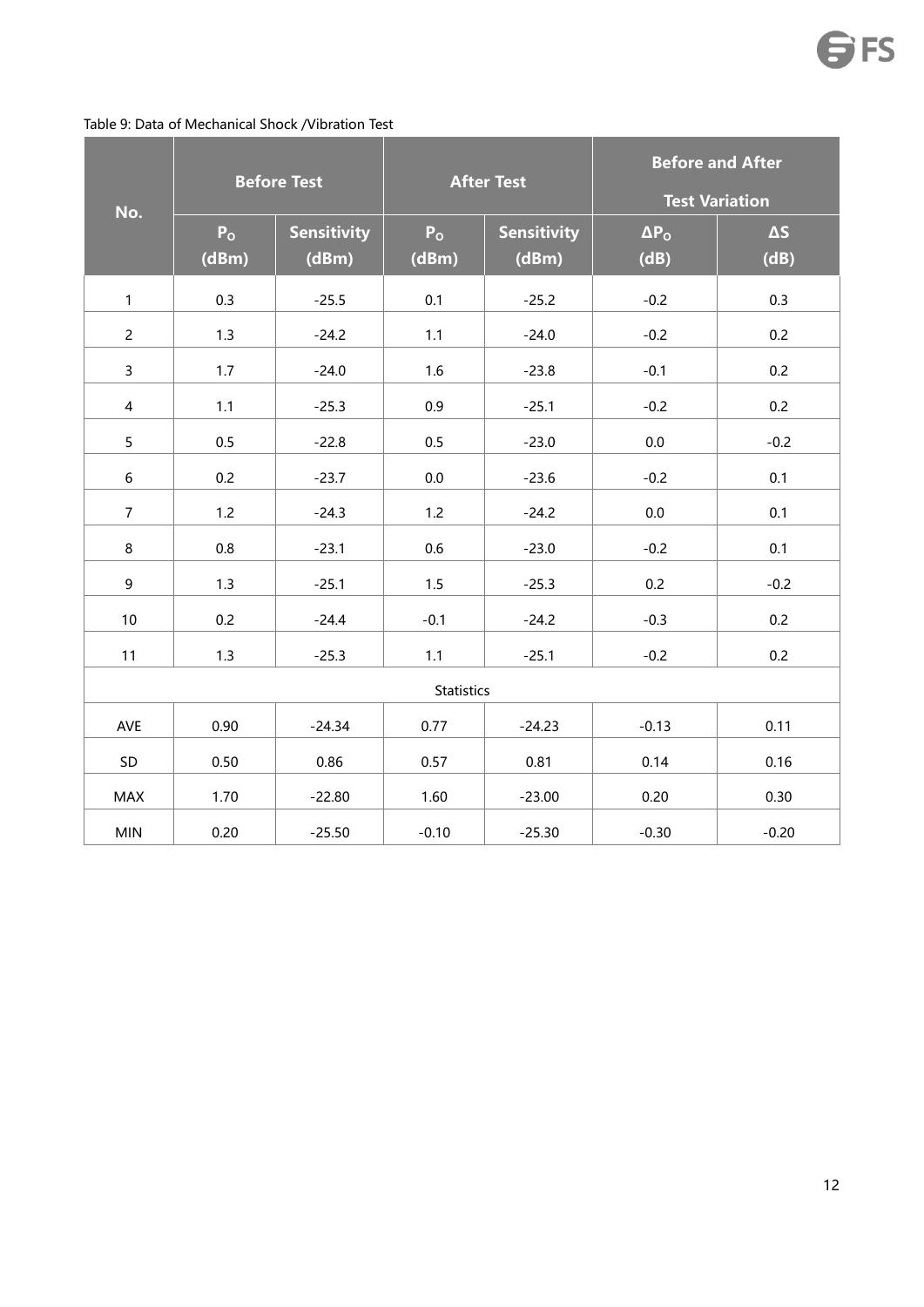#### <span id="page-14-0"></span>**5.6 High Temperature Storage**



Figure 8: Optical Power Variation in High Temperature Storage Test



Figure 9: Receiver Sensitivity Variation in High Temperature Storage Test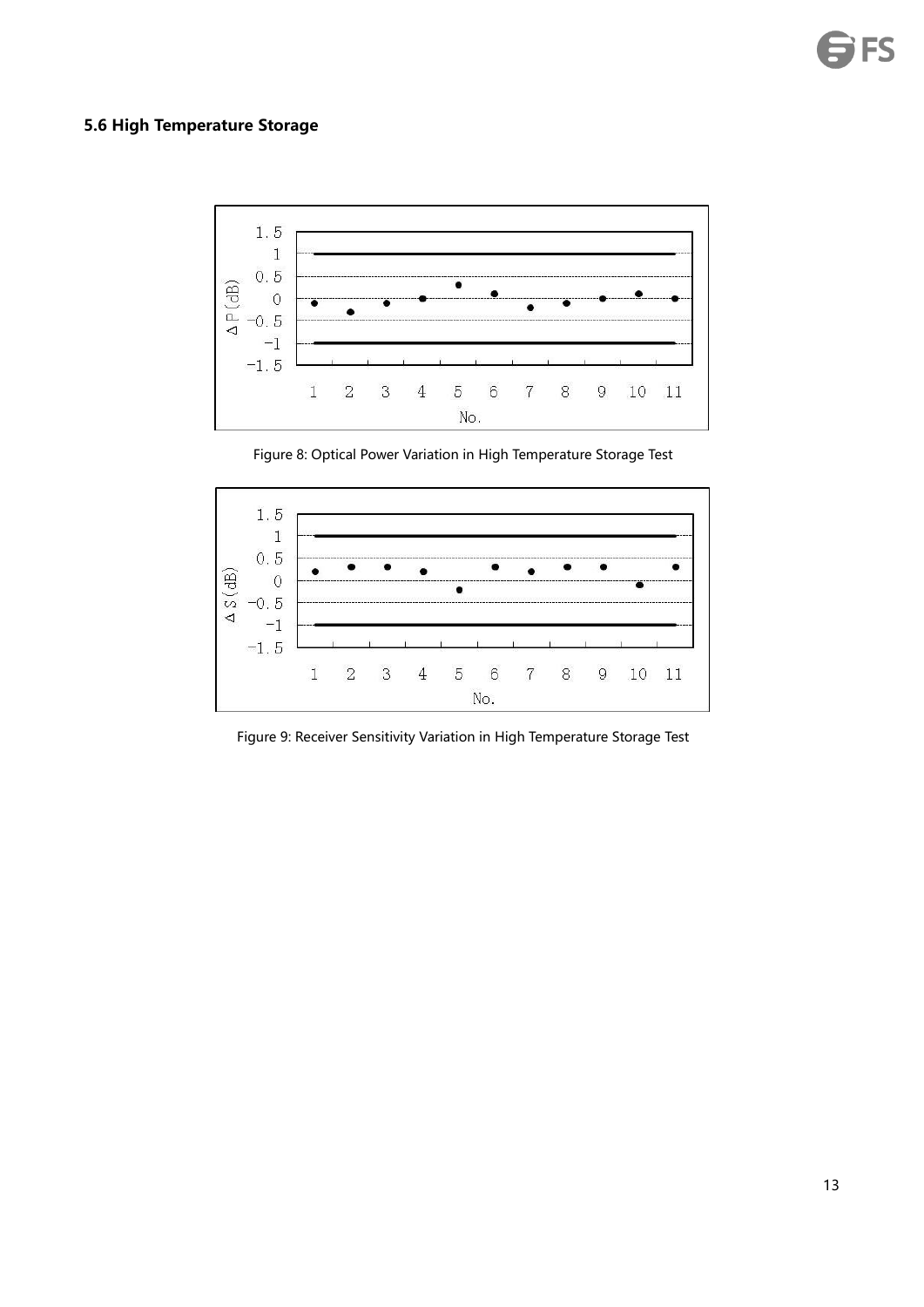#### Table 10: Data of High Temperature Storage Test

| No.              | <b>Before Test</b>      |                             |                         | <b>After Test</b>           | <b>Before and After</b><br><b>Test Variation</b> |                    |
|------------------|-------------------------|-----------------------------|-------------------------|-----------------------------|--------------------------------------------------|--------------------|
|                  | P <sub>o</sub><br>(dBm) | <b>Sensitivity</b><br>(dBm) | P <sub>o</sub><br>(dBm) | <b>Sensitivity</b><br>(dBm) | $\Delta P_{O}$<br>(dB)                           | $\Delta S$<br>(dB) |
| $\mathbf{1}$     | 0.1                     | $-25.2$                     | 0.0                     | $-25.0$                     | $-0.1$                                           | 0.2                |
| $\overline{2}$   | 1.1                     | $-24.0$                     | 0.8                     | $-23.7$                     | $-0.3$                                           | 0.3                |
| $\mathbf{3}$     | 1.6                     | $-23.8$                     | $1.5\,$                 | $-23.5$                     | $-0.1$                                           | 0.3                |
| $\overline{4}$   | 0.9                     | $-25.1$                     | 0.9                     | $-24.9$                     | $0.0\,$                                          | 0.2                |
| 5 <sub>5</sub>   | 0.5                     | $-23.0$                     | $0.8\,$                 | $-23.2$                     | 0.3                                              | $-0.2$             |
| $\boldsymbol{6}$ | 0.0                     | $-23.6$                     | 0.1                     | $-23.3$                     | 0.1                                              | 0.3                |
| $\overline{7}$   | 1.2                     | $-24.2$                     | 1.0                     | $-24.0$                     | $-0.2$                                           | 0.2                |
| 8                | 0.6                     | $-23.0$                     | 0.5                     | $-22.7$                     | $-0.1$                                           | 0.3                |
| 9                | 1.5                     | $-25.3$                     | 1.5                     | $-25.0$                     | $0.0\,$                                          | 0.3                |
| $10\,$           | $-0.1$                  | $-24.2$                     | $\pmb{0}$               | $-24.3$                     | 0.1                                              | $-0.1$             |
| 11               | 1.1                     | $-25.1$                     | 1.1                     | $-24.8$                     | 0.0                                              | 0.3                |
|                  |                         |                             | <b>Statistics</b>       |                             |                                                  |                    |
| AVE              | 0.77                    | $-24.23$                    | 0.75                    | $-24.04$                    | $-0.03$                                          | 0.19               |
| $\mathsf{SD}$    | 0.57                    | 0.81                        | 0.52                    | 0.78                        | 0.15                                             | 0.17               |
| MAX              | 1.60                    | $-23.00$                    | 1.50                    | $-22.70$                    | 0.30                                             | 0.30               |
| <b>MIN</b>       | $-0.10$                 | $-25.30$                    | 0.00                    | $-25.00$                    | $-0.30$                                          | $-0.20$            |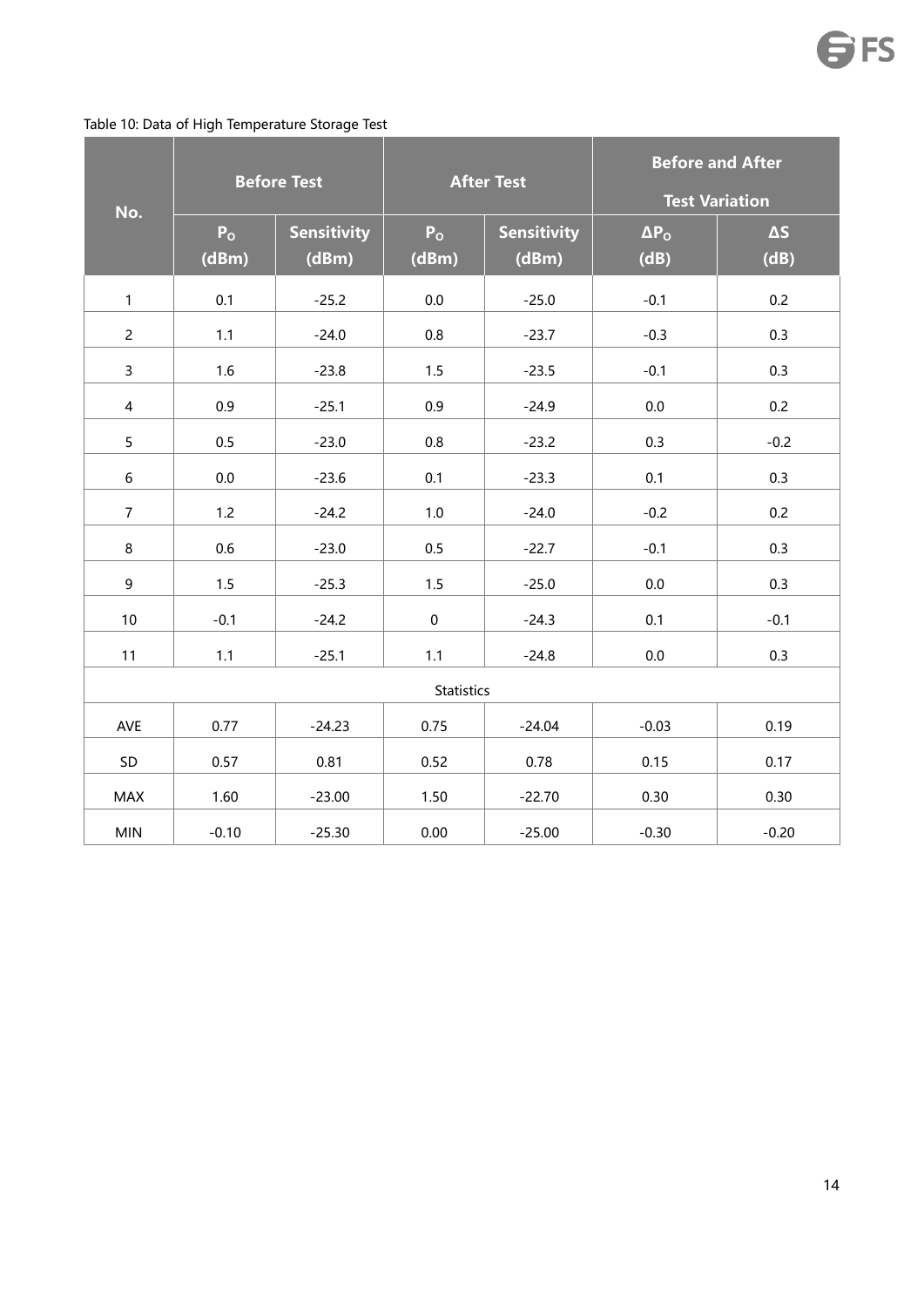#### <span id="page-16-0"></span>**5.7 Damp Heat**



Figure 10: Optical Power Variation in ESD Threshold Test



Figure 11: Receiver Sensitivity Variation in ESD Threshold Test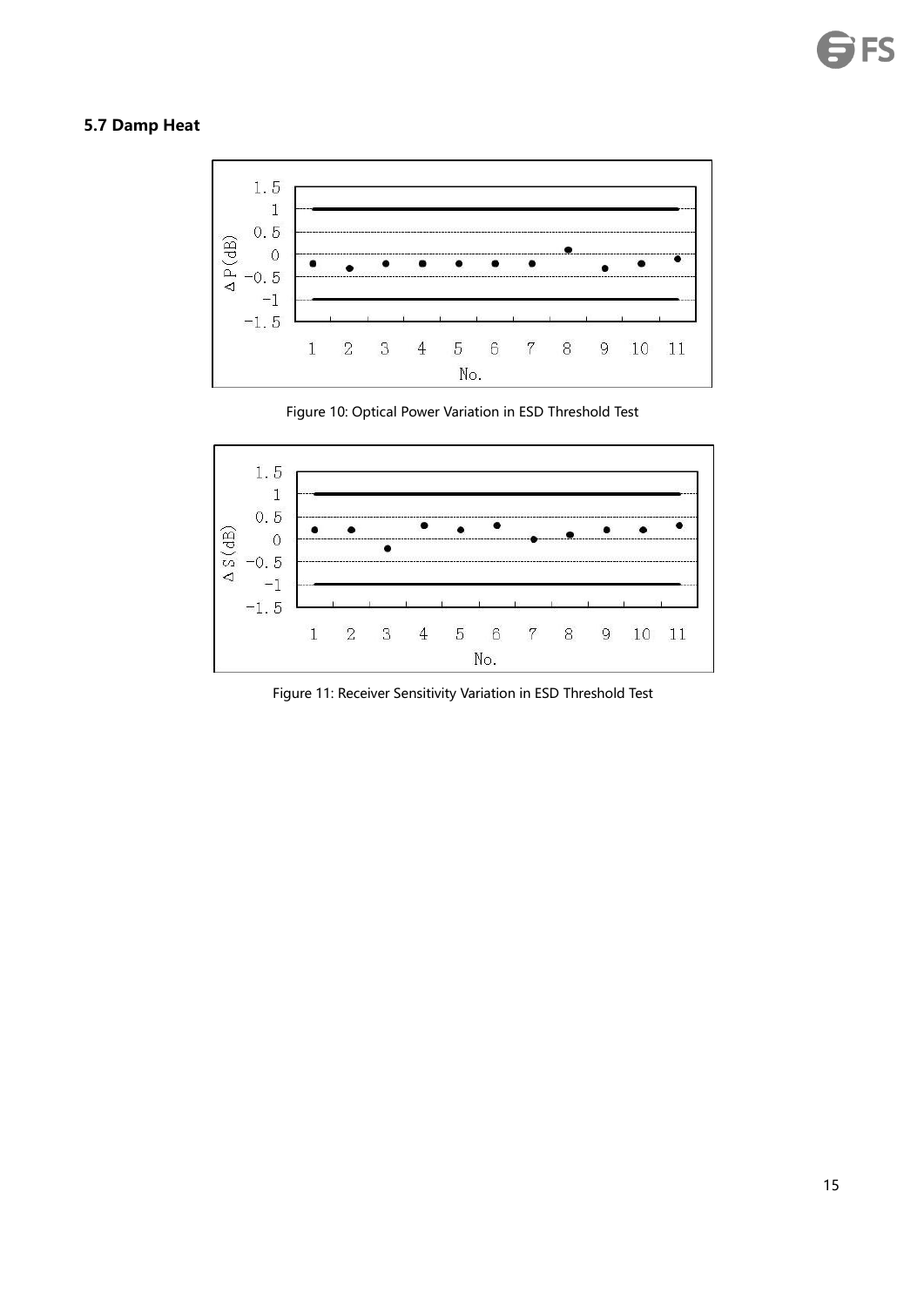#### Table 11: Data of Damp Heat Test

| No.             |                         | <b>Before Test</b>          |                         | <b>After Test</b>           | <b>Test Variation</b>  | <b>Before and After</b> |
|-----------------|-------------------------|-----------------------------|-------------------------|-----------------------------|------------------------|-------------------------|
|                 | P <sub>o</sub><br>(dBm) | <b>Sensitivity</b><br>(dBm) | P <sub>o</sub><br>(dBm) | <b>Sensitivity</b><br>(dBm) | $\Delta P_{O}$<br>(dB) | $\Delta S$<br>(dB)      |
| $\mathbf{1}$    | 0.0                     | $-25.0$                     | $-0.2$                  | $-24.8$                     | $-0.2$                 | 0.2                     |
| $\overline{2}$  | 0.8                     | $-23.7$                     | 0.5                     | $-23.5$                     | $-0.3$                 | 0.2                     |
| $\mathbf{3}$    | 1.5                     | $-23.5$                     | 1.3                     | $-23.7$                     | $-0.2$                 | $-0.2$                  |
| $\overline{4}$  | 0.9                     | $-24.9$                     | 0.7                     | $-24.6$                     | $-0.2$                 | 0.3                     |
| 5               | 0.8                     | $-23.2$                     | 0.6                     | $-23.0$                     | $-0.2$                 | 0.2                     |
| $6\phantom{.}6$ | 0.1                     | $-23.3$                     | $-0.1$                  | $-23.0$                     | $-0.2$                 | 0.3                     |
| $\overline{7}$  | 1.0                     | $-24.0$                     | $0.8\,$                 | $-24.0$                     | $-0.2$                 | 0.0                     |
| 8               | $0.5\,$                 | $-22.7$                     | 0.6                     | $-22.6$                     | 0.1                    | 0.1                     |
| 9               | 1.5                     | $-25.0$                     | $1.2$                   | $-24.8$                     | $-0.3$                 | 0.2                     |
| 10              | $\mathbf 0$             | $-24.3$                     | $-0.2$                  | $-24.1$                     | $-0.2$                 | 0.2                     |
| 11              | 1.1                     | $-24.8$                     | 1.0                     | $-24.5$                     | $-0.1$                 | 0.3                     |
|                 |                         |                             | <b>Statistics</b>       |                             |                        |                         |
| AVE             | 0.75                    | $-24.04$                    | 0.56                    | $-23.87$                    | $-0.18$                | 0.16                    |
| SD              | 0.52                    | 0.78                        | 0.51                    | 0.74                        | 0.10                   | 0.14                    |
| MAX             | 1.50                    | $-22.70$                    | 1.30                    | $-22.60$                    | 0.10                   | 0.30                    |
| MIN             | 0.00                    | $-25.00$                    | $-0.20$                 | $-24.80$                    | $-0.30$                | $-0.20$                 |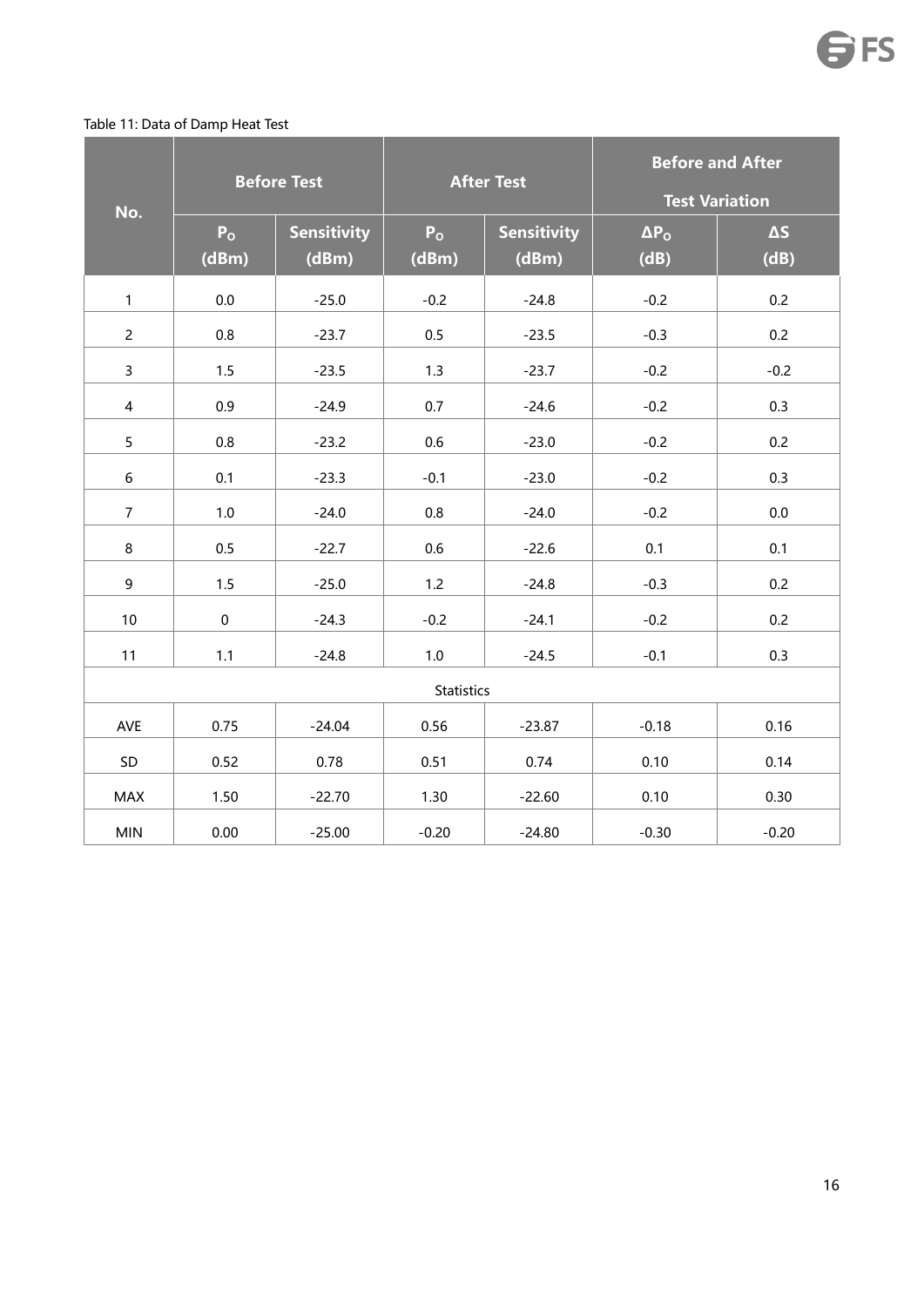#### <span id="page-18-0"></span>**5.8 ESD Threshold**



Figure 12: Optical Power Variation in ESD Threshold Test



Figure 13: Receiver Sensitivity Variation in ESD Threshold Test

Table 12: Data of ESD Threshold Test (1KV Signal Pin )

| No.            |                         | <b>Before Test</b>          |                         | <b>After Test</b>           |                            | <b>Before and After</b><br><b>Test Variation</b> |
|----------------|-------------------------|-----------------------------|-------------------------|-----------------------------|----------------------------|--------------------------------------------------|
|                | P <sub>o</sub><br>(dBm) | <b>Sensitivity</b><br>(dBm) | P <sub>o</sub><br>(dBm) | <b>Sensitivity</b><br>(dBm) | $\Delta P_{\rm O}$<br>(dB) | $\Delta S$<br>(dB)                               |
| 1              | $-0.2$                  | $-24.8$                     | $-0.4$                  | $-24.9$                     | $-0.2$                     | $-0.1$                                           |
| $\overline{2}$ | 0.5                     | $-23.5$                     | 0.2                     | $-23.4$                     | $-0.3$                     | 0.1                                              |
| 3              | 1.3                     | $-23.7$                     | 1.1                     | $-23.6$                     | $-0.2$                     | 0.1                                              |
| 4              | 0.7                     | $-24.6$                     | 0.5                     | $-24.6$                     | $-0.2$                     | 0.0                                              |
| 5              | 0.6                     | $-23.0$                     | 0.8                     | $-23.1$                     | 0.2                        | $-0.1$                                           |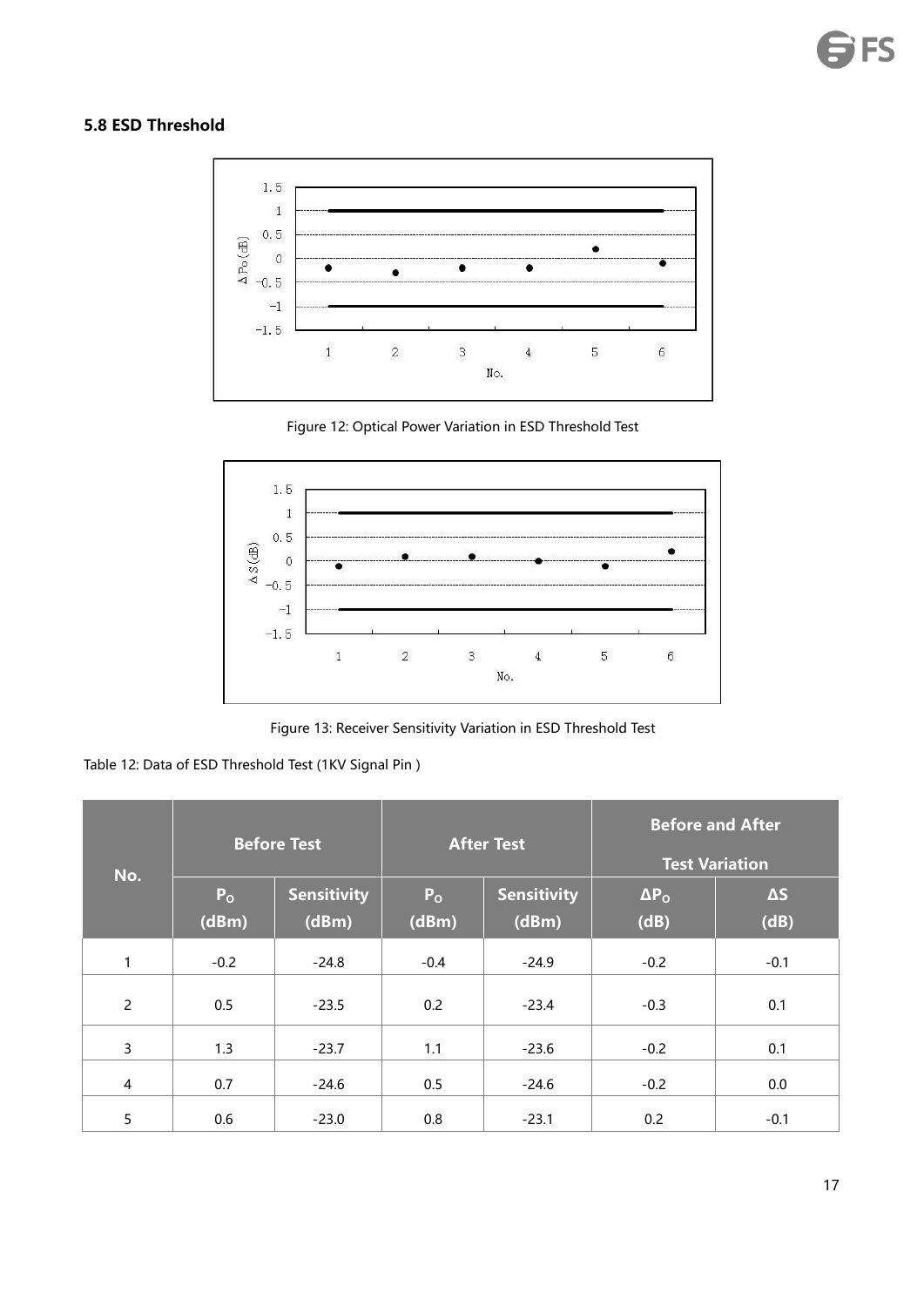| 6          | $-0.1$ | $-23.0$  | $-0.2$            | $-22.8$  | $-0.1$  | 0.2  |
|------------|--------|----------|-------------------|----------|---------|------|
|            |        |          | <b>Statistics</b> |          |         |      |
| <b>AVE</b> | 0.75   | $-24.04$ | 0.56              | $-23.87$ | $-0.18$ | 0.16 |
| SD         | 0.52   | 0.78     | 0.51              | 0.74     | 0.10    | 0.14 |
| <b>MAX</b> | 1.50   | $-22.70$ | 1.30              | $-22.60$ | 0.10    | 0.30 |
|            |        |          |                   |          |         |      |

MIN 0.00 -25.00 -0.20 -24.80 -0.30 -0.20 -0.20

#### <span id="page-19-0"></span>**5.9 ESD Immunity**



Figure 14: Optical Power Variation in ESD Immunity Test





Table 13: Data of ESD Immunity Test (Class 4)

| <b>Before Test</b><br><b>After Test</b><br>No.<br><b>Test Variation</b> |  |  |  | <b>Before and After</b> |
|-------------------------------------------------------------------------|--|--|--|-------------------------|
|-------------------------------------------------------------------------|--|--|--|-------------------------|

**FS**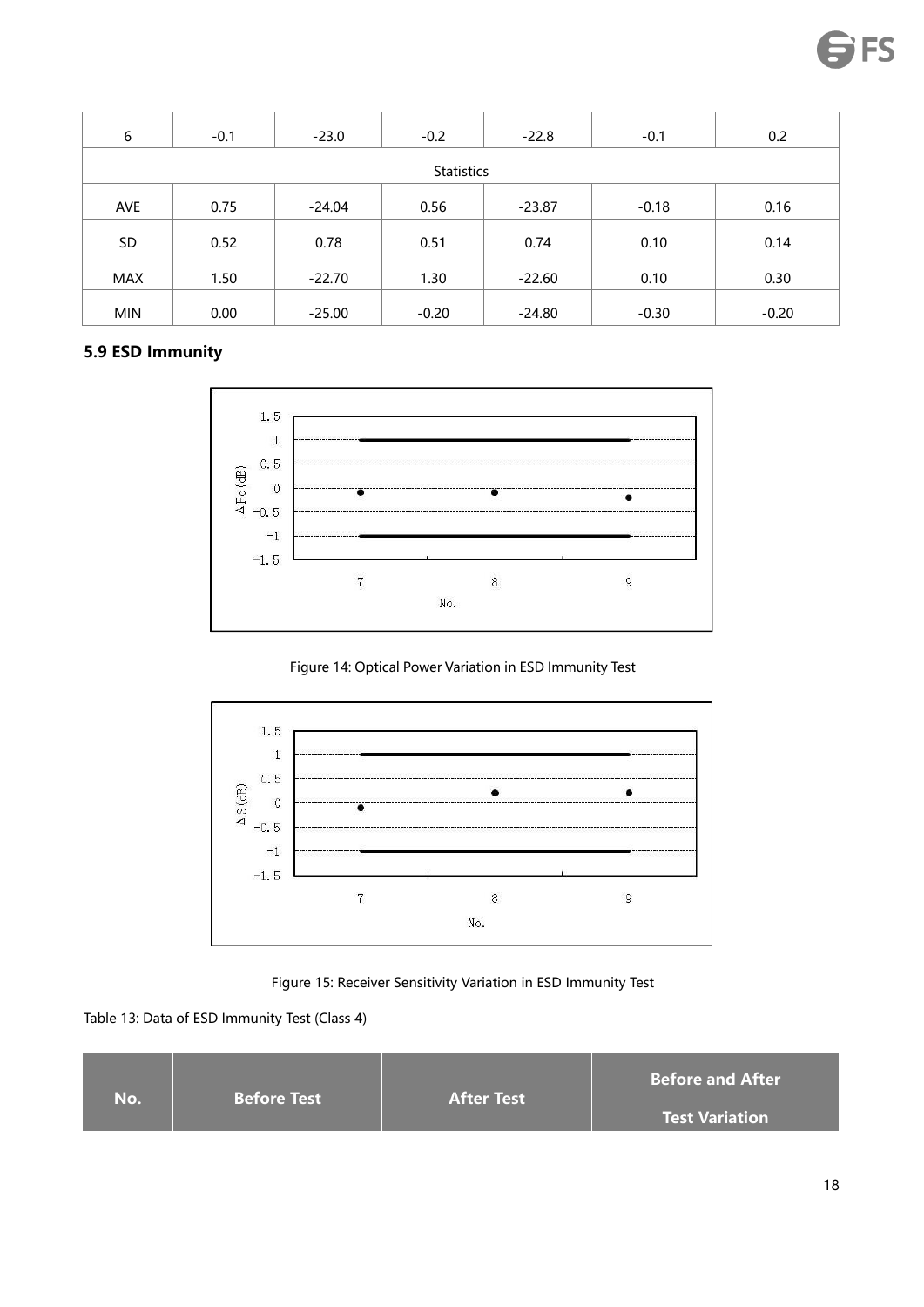|                | P <sub>o</sub><br>(dBm) | <b>Sensitivity</b><br>(dBm) | P <sub>o</sub><br>(dBm) | <b>Sensitivity</b><br>(dBm) | $\Delta P_{O}$<br>(dB) | $\Delta S$<br>(dB) |
|----------------|-------------------------|-----------------------------|-------------------------|-----------------------------|------------------------|--------------------|
|                |                         |                             |                         |                             |                        |                    |
| $\overline{7}$ | 0.8                     | $-24.0$                     | 0.7                     | $-24.1$                     | $-0.1$                 | $-0.1$             |
| 8              | 0.6                     | $-22.6$                     | 0.5                     | $-22.4$                     | $-0.1$                 | 0.2                |
| 9              | 1.2                     | $-24.8$                     | 1.0                     | $-24.6$                     | $-0.2$                 | 0.2                |
|                |                         |                             | <b>Statistics</b>       |                             |                        |                    |
| <b>AVE</b>     | 0.87                    | $-23.80$                    | 0.73                    | $-23.70$                    | $-0.13$                | 0.10               |
| SD             | 0.25                    | 0.91                        | 0.21                    | 0.94                        | 0.05                   | 0.14               |
| MAX            | 1.20                    | $-22.60$                    | 1.00                    | $-22.40$                    | $-0.10$                | 0.20               |
| <b>MIN</b>     | 0.60                    | $-24.80$                    | 0.50                    | $-24.60$                    | $-0.20$                | $-0.10$            |

# <span id="page-20-0"></span>**5.10 Visual Inspection**

Table 14: Data of Visual Inspection Test

| No.            | 01  | 02  | 03  | 04  | 05  | 06  | 07  | 08  | 09  | 10  | 11  |
|----------------|-----|-----|-----|-----|-----|-----|-----|-----|-----|-----|-----|
| End Inspection | OK* | OK* | OK* | OK* | OK* | OK* | OK* | OK* | OK* | OK* | OK* |

Note: OK\* shows that the 11 samples meet the received criterion prescribed by MIL-STD-883

#### <span id="page-20-1"></span>**5.11 Power Temperature Cycling Test**



#### Figure 16: Optical Power Variation in Power Temperature Cycling Test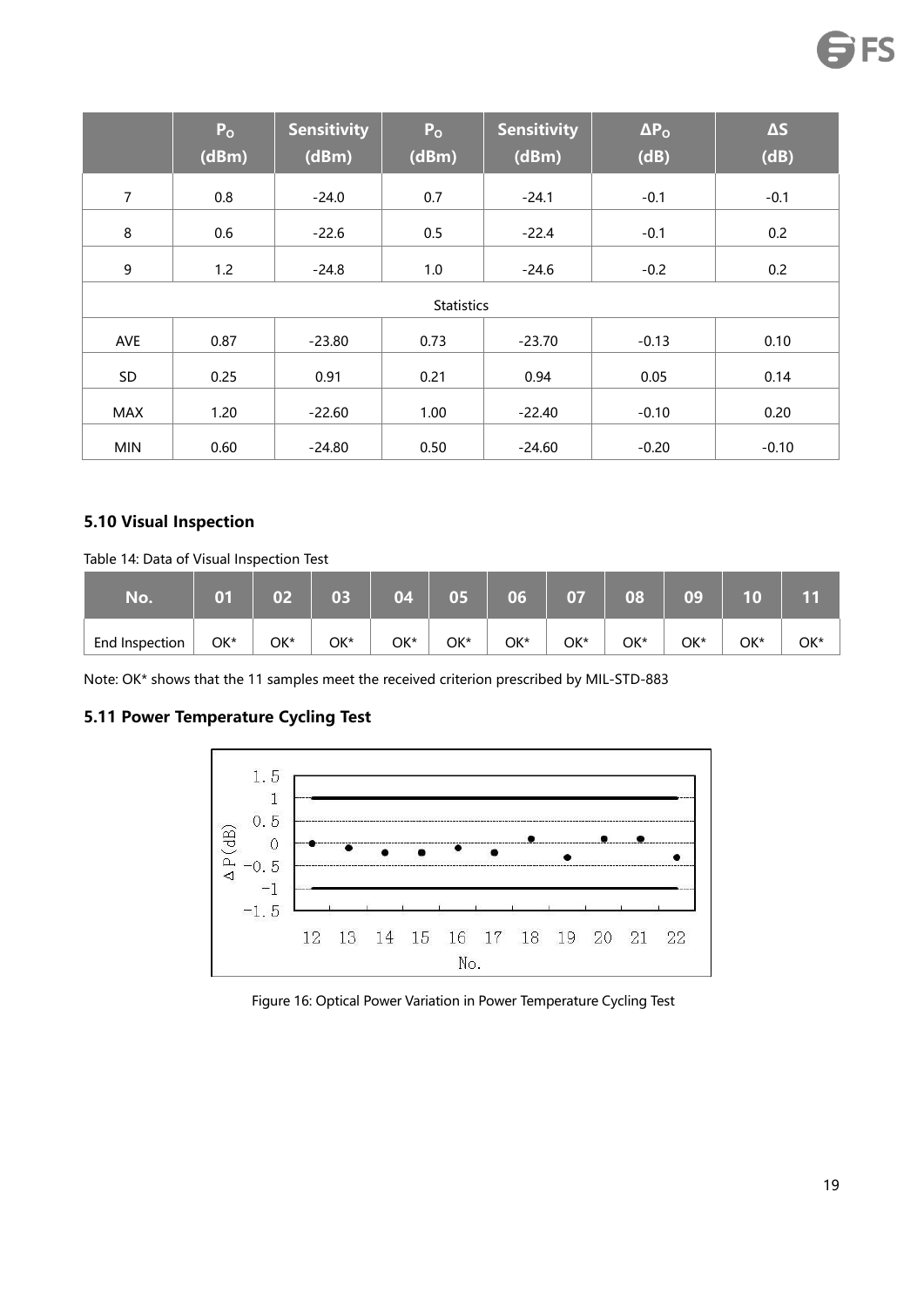

Figure 17: Receiver Sensitivity Variation in Power Temperature Cycling Test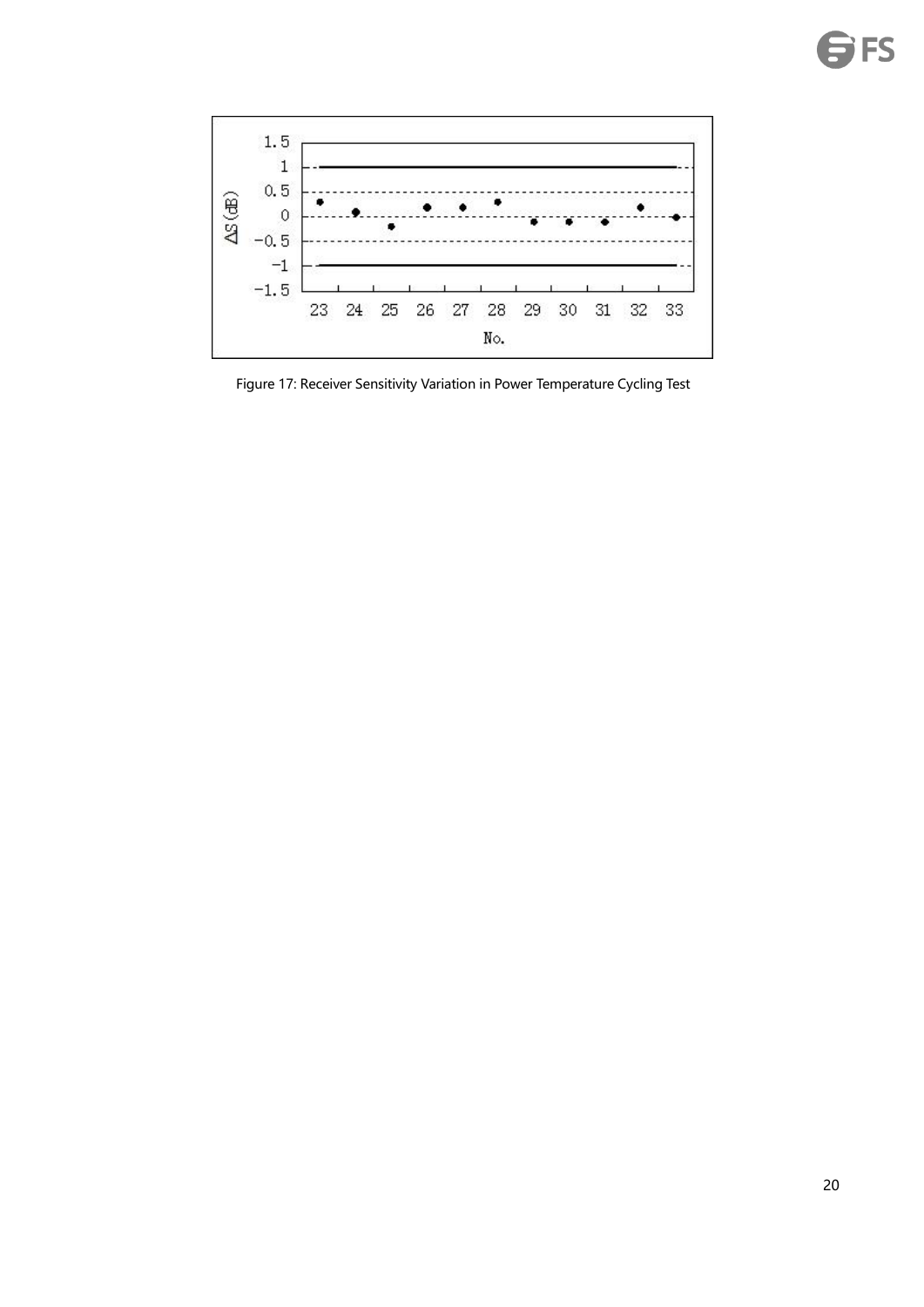#### Table 15:Data of Power Temperature Cycling Test

<span id="page-22-0"></span>

|            |                         | <b>Before Test</b>          |                         | <b>After Test</b>           |                        | <b>Before and After</b><br><b>Test Variation</b> |
|------------|-------------------------|-----------------------------|-------------------------|-----------------------------|------------------------|--------------------------------------------------|
| No.        | P <sub>o</sub><br>(dBm) | <b>Sensitivity</b><br>(dBm) | P <sub>o</sub><br>(dBm) | <b>Sensitivity</b><br>(dBm) | $\Delta P_{O}$<br>(dB) | $\Delta S$<br>(dB)                               |
| 12         | 0.6                     | $-25.0$                     | 0.6                     | $-24.8$                     | 0.0                    | 0.2                                              |
| 13         | 1.4                     | $-24.2$                     | 1.3                     | $-24.0$                     | $-0.1$                 | 0.2                                              |
| 14         | 0.7                     | $-23.2$                     | 0.5                     | $-23.0$                     | $-0.2$                 | 0.2                                              |
| 15         | 0.7                     | $-25.5$                     | 0.5                     | $-25.2$                     | $-0.2$                 | 0.3                                              |
| 16         | 0.5                     | $-22.4$                     | 0.4                     | $-22.5$                     | $-0.1$                 | $-0.1$                                           |
| 17         | 0.7                     | $-24.3$                     | 0.5                     | $-24.3$                     | $-0.2$                 | $0.0\,$                                          |
| 18         | 0.6                     | $-24.1$                     | 0.7                     | $-24.3$                     | 0.1                    | $-0.2$                                           |
| 19         | 1.8                     | $-24.7$                     | 1.5                     | $-24.4$                     | $-0.3$                 | 0.3                                              |
| 20         | 0.7                     | $-25.9$                     | $0.8\,$                 | $-25.6$                     | 0.1                    | 0.3                                              |
| 21         | 0.9                     | $-23.9$                     | $1.0\,$                 | $-24.0$                     | 0.1                    | $-0.1$                                           |
| 22         | 0.9                     | $-25.5$                     | 0.6                     | $-25.3$                     | $-0.3$                 | 0.2                                              |
|            |                         |                             | <b>Statistics</b>       |                             |                        |                                                  |
| AVE        | 0.86                    | $-24.43$                    | 0.76                    | $-24.31$                    | $-0.10$                | 0.12                                             |
| SD         | 0.37                    | 1.00                        | 0.34                    | 0.90                        | 0.15                   | 0.17                                             |
| MAX        | 1.80                    | $-22.40$                    | 1.50                    | $-22.50$                    | 0.10                   | 0.30                                             |
| <b>MIN</b> | 0.50                    | $-25.90$                    | 0.40                    | $-25.60$                    | $-0.30$                | $-0.20$                                          |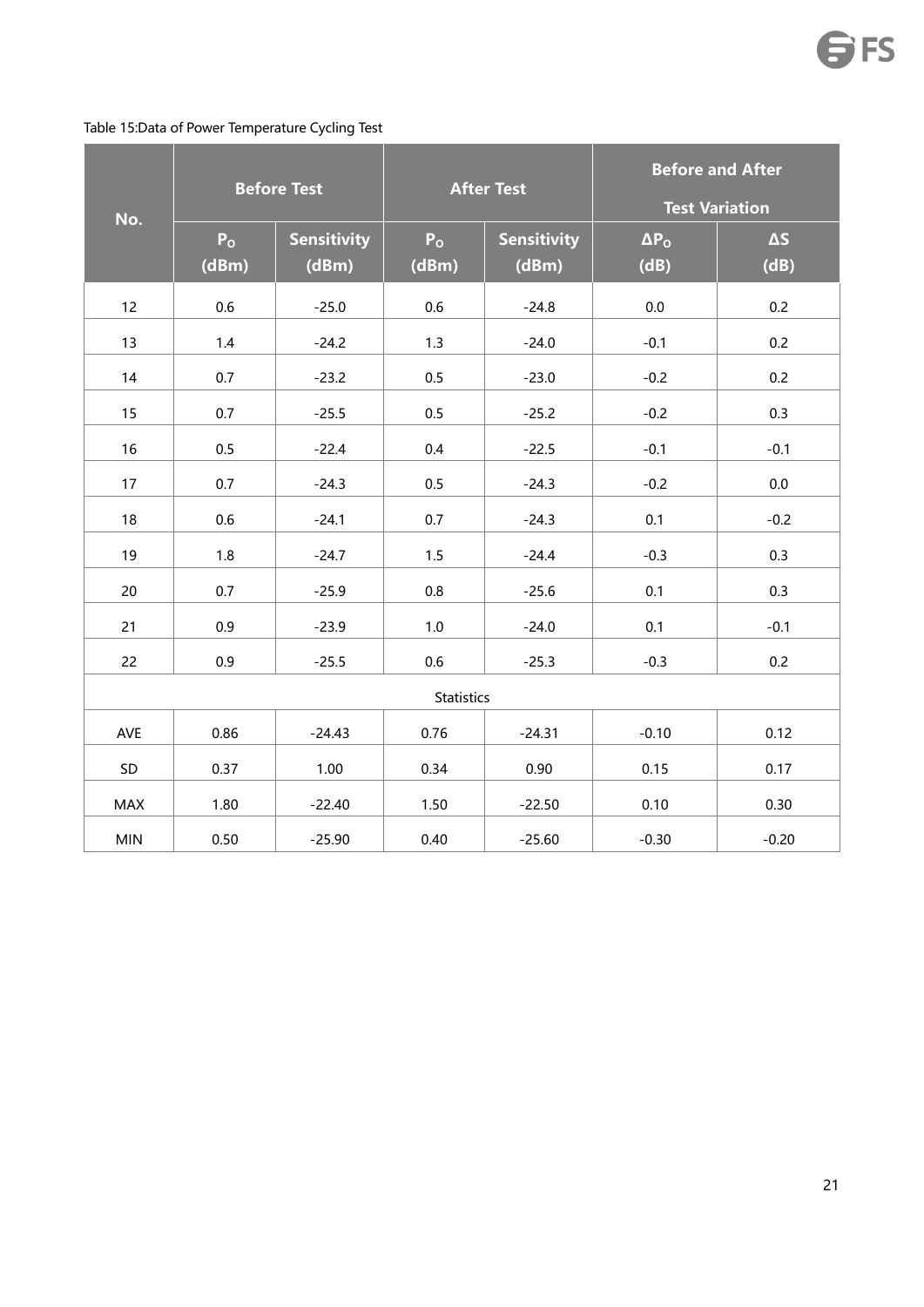# **5.12 Powered Damp Heat Test**



Figure 18: Optical Power Variation in Power Temperature Cycling Test



Figure 19: Receiver Sensitivity Variation in Power Temperature Cycling Test

| Table 16: Data of Powered Damp Heat Test |  |  |  |
|------------------------------------------|--|--|--|
|                                          |  |  |  |

|     |                         | <b>Before Test</b>          |                         | <b>After Test</b>           | <b>Before and After</b><br><b>Test Variation</b> |                    |
|-----|-------------------------|-----------------------------|-------------------------|-----------------------------|--------------------------------------------------|--------------------|
| No. | P <sub>o</sub><br>(dBm) | <b>Sensitivity</b><br>(dBm) | P <sub>o</sub><br>(dBm) | <b>Sensitivity</b><br>(dBm) | $\Delta P_{O}$<br>(dB)                           | $\Delta S$<br>(dB) |
| 12  | 0.6                     | $-24.8$                     | 0.4                     | $-25.0$                     | $-0.2$                                           | $-0.2$             |
| 13  | 1.3                     | $-24.0$                     | 1.2                     | $-24.0$                     | $-0.1$                                           | 0.0                |
| 14  | $0.5\,$                 | $-23.0$                     | 0.7                     | $-22.8$                     | 0.2                                              | 0.2                |
| 15  | $0.5\,$                 | $-25.2$                     | 0.6                     | $-25.0$                     | 0.1                                              | 0.2                |
| 16  | 0.4                     | $-22.5$                     | 0.3                     | $-22.4$                     | $-0.1$                                           | 0.1                |
| 17  | $0.5\,$                 | $-24.3$                     | 0.3                     | $-24.2$                     | $-0.2$                                           | 0.1                |
| 18  | 0.7                     | $-24.3$                     | 0.5                     | $-24.2$                     | $-0.2$                                           | 0.1                |
| 19  | 1.5                     | $-24.4$                     | 1.3                     | $-24.2$                     | $-0.2$                                           | 0.2                |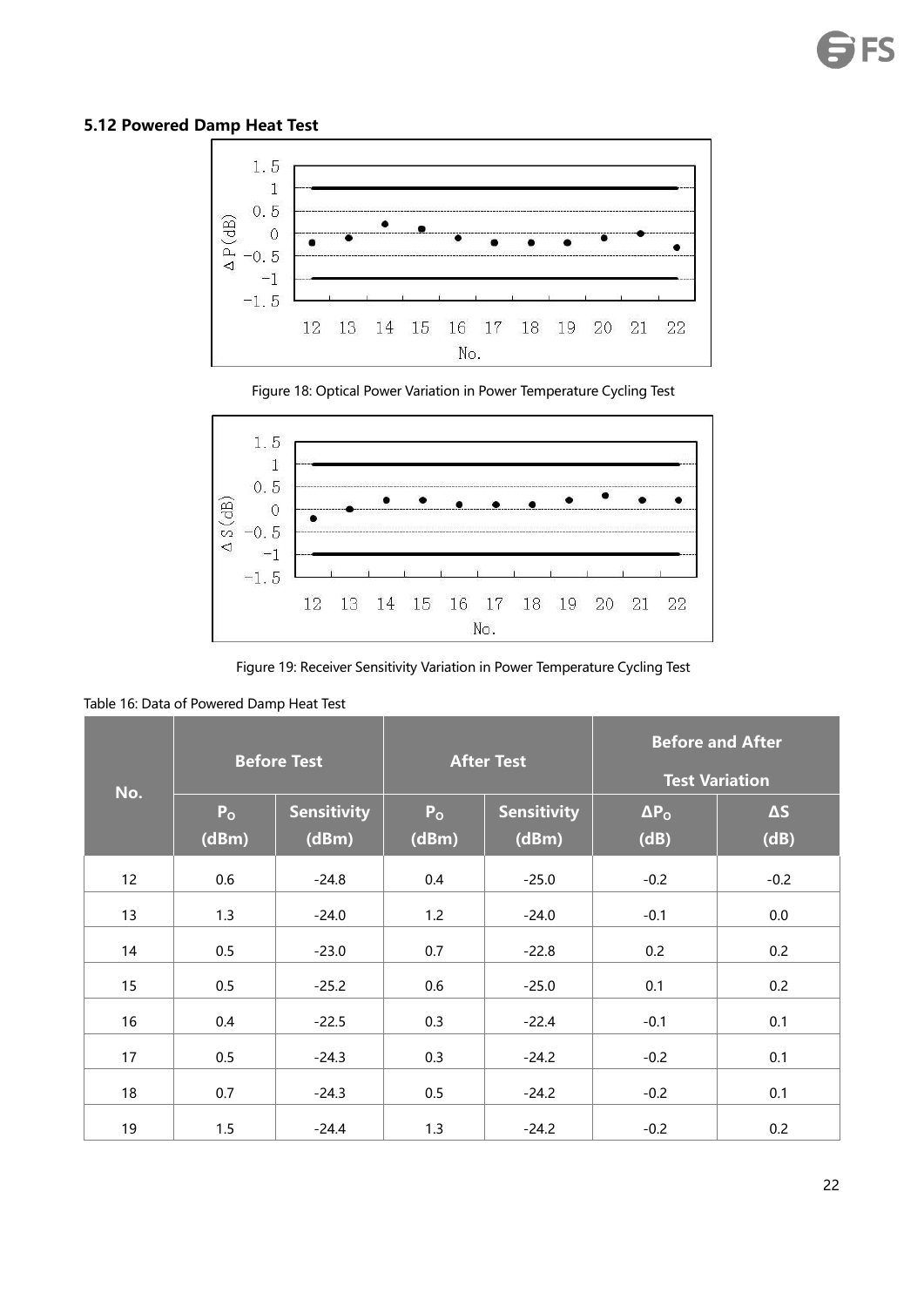| 20         | 0.8  | $-25.6$  | 0.7               | $-25.3$  | $-0.1$  | 0.3     |
|------------|------|----------|-------------------|----------|---------|---------|
| 21         | 1.0  | $-24.0$  | 1.0               | $-23.8$  | 0.0     | 0.2     |
|            |      |          |                   |          |         |         |
| 22         | 0.6  | $-25.3$  | 0.3               | $-25.1$  | $-0.3$  | 0.2     |
|            |      |          |                   |          |         |         |
|            |      |          | <b>Statistics</b> |          |         |         |
|            |      |          |                   |          |         |         |
| AVE        | 0.76 | $-24.31$ | 0.66              | $-24.18$ | $-0.10$ | 0.13    |
|            |      |          |                   |          |         |         |
| SD         | 0.34 | 0.90     | 0.34              | 0.89     | 0.14    | 0.13    |
|            |      |          |                   |          |         |         |
| MAX        | 1.50 | $-22.50$ | 1.30              | $-22.40$ | 0.20    | 0.30    |
|            |      |          |                   |          |         |         |
| <b>MIN</b> | 0.40 | $-25.60$ | 0.30              | $-25.30$ | $-0.30$ | $-0.20$ |

#### <span id="page-24-0"></span>**5.13 Accelerating Aging**



Figure 20: Optical Power Variation in Accelerating Aging Test



Figure 21: Receiver Sensitivity Variation in Accelerating Aging Test